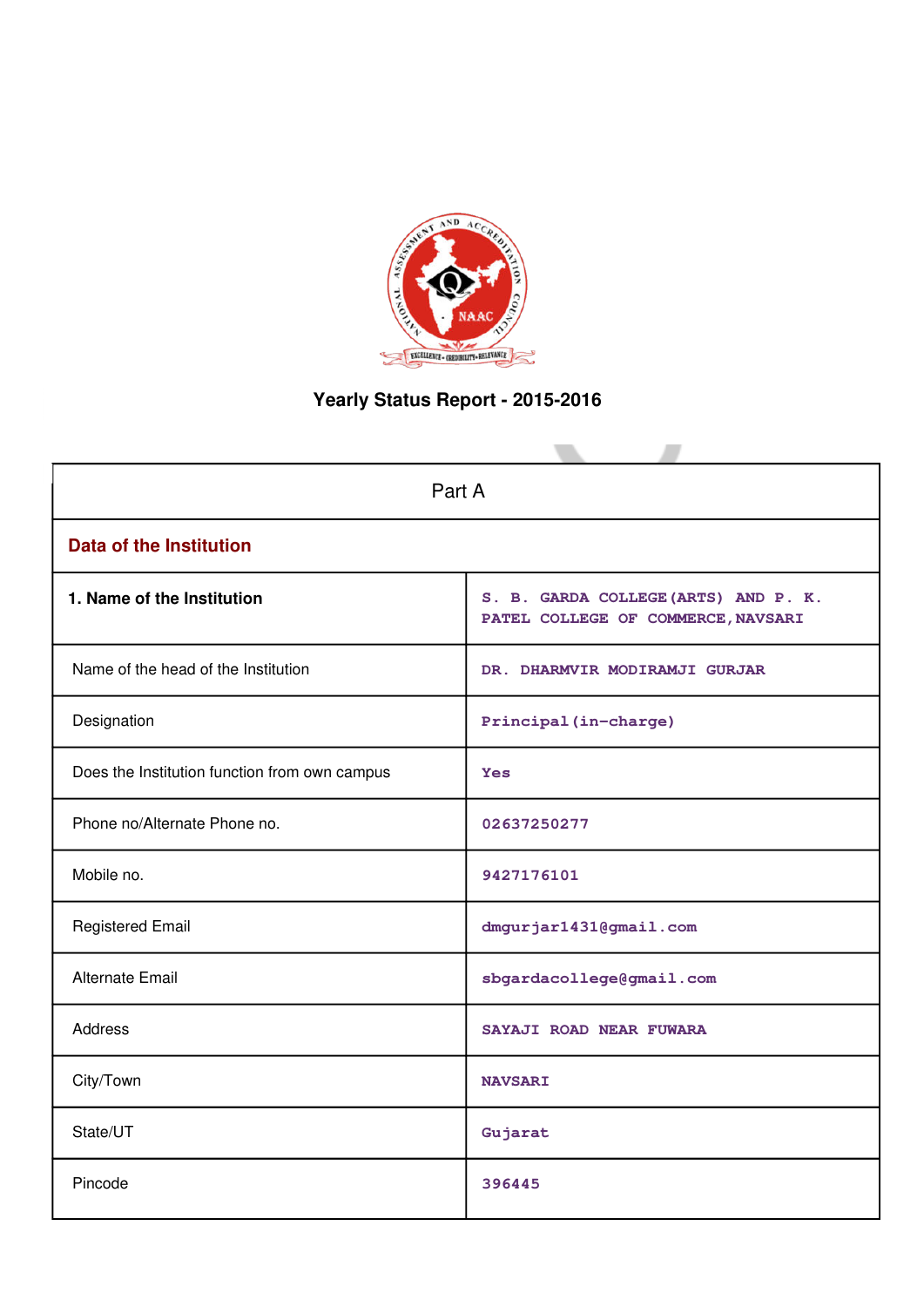| 2. Institutional Status                                                  |                                                                           |                                                                                            |                                       |             |  |  |  |
|--------------------------------------------------------------------------|---------------------------------------------------------------------------|--------------------------------------------------------------------------------------------|---------------------------------------|-------------|--|--|--|
| Affiliated / Constituent                                                 |                                                                           | Affiliated                                                                                 |                                       |             |  |  |  |
| Type of Institution                                                      |                                                                           | Co-education                                                                               |                                       |             |  |  |  |
| Location                                                                 |                                                                           | Urban                                                                                      |                                       |             |  |  |  |
| <b>Financial Status</b>                                                  |                                                                           | state                                                                                      |                                       |             |  |  |  |
| Name of the IQAC co-ordinator/Director                                   |                                                                           | DR. DHARMVIR M. GURJAR                                                                     |                                       |             |  |  |  |
| Phone no/Alternate Phone no.                                             |                                                                           | 02637250277                                                                                |                                       |             |  |  |  |
| Mobile no.                                                               |                                                                           | 9427176101                                                                                 |                                       |             |  |  |  |
| <b>Registered Email</b>                                                  |                                                                           | dmgurjar1431@gmail.com                                                                     |                                       |             |  |  |  |
| <b>Alternate Email</b>                                                   |                                                                           |                                                                                            | sbgardacollege@gmail.com              |             |  |  |  |
| 3. Website Address                                                       |                                                                           |                                                                                            |                                       |             |  |  |  |
| Web-link of the AQAR: (Previous Academic Year)                           |                                                                           | http://sbgardacollege.org/wp-content<br>/uploads/2021/03/ANNUAL-<br>REPORT-2014-15.pdf     |                                       |             |  |  |  |
| 4. Whether Academic Calendar prepared during<br>the year                 |                                                                           | Yes                                                                                        |                                       |             |  |  |  |
| if yes, whether it is uploaded in the institutional website:<br>Weblink: |                                                                           | http://sbgardacollege.org/wp-content/up<br>loads/2021/03/Acedemic-<br>Calendar-2015-16.jpg |                                       |             |  |  |  |
| <b>5. Accrediation Details</b>                                           |                                                                           |                                                                                            |                                       |             |  |  |  |
| Cycle<br>Grade                                                           | <b>CGPA</b>                                                               | Year of                                                                                    | Validity                              |             |  |  |  |
|                                                                          |                                                                           | Accrediation                                                                               | Period From                           | Period To   |  |  |  |
| $\mathbf{1}$<br>в                                                        | 2.27                                                                      | 2008                                                                                       | 16-Sep-2008                           | 16-Sep-2013 |  |  |  |
| 6. Date of Establishment of IQAC                                         |                                                                           | $01 - Ju1 - 2015$                                                                          |                                       |             |  |  |  |
|                                                                          | 7. Internal Quality Assurance System                                      |                                                                                            |                                       |             |  |  |  |
|                                                                          | Quality initiatives by IQAC during the year for promoting quality culture |                                                                                            |                                       |             |  |  |  |
| Item /Title of the quality initiative by                                 |                                                                           | Date & Duration                                                                            | Number of participants/ beneficiaries |             |  |  |  |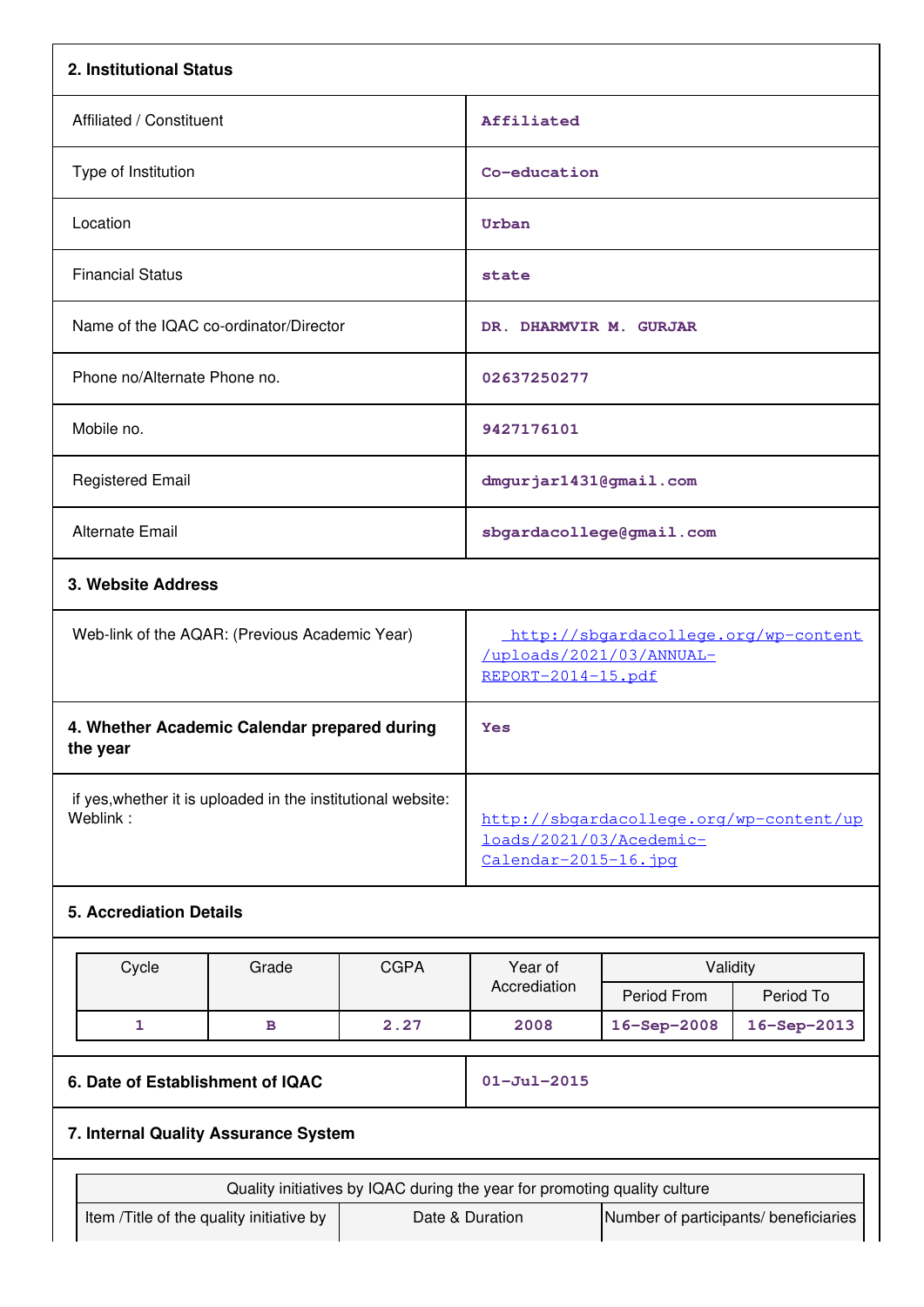| <b>IQAC</b>                                                                                                          |                        |  |                         |  |                                |        |
|----------------------------------------------------------------------------------------------------------------------|------------------------|--|-------------------------|--|--------------------------------|--------|
| <b>IQAC MEETING ONE</b>                                                                                              |                        |  | 13-Aug-2015<br>1        |  |                                | 17     |
| <b>IQAC MEETING TWO</b>                                                                                              |                        |  | 20-Nov-2015<br>1        |  |                                | 17     |
| <b>IQAC MEETING THREE</b>                                                                                            |                        |  | $28 - Jan - 2016$<br>1  |  |                                | 17     |
| <b>IQAC MEETING FOUR</b>                                                                                             |                        |  | $05 - Appr - 2016$<br>1 |  |                                | 17     |
|                                                                                                                      |                        |  | View File               |  |                                |        |
| 8. Provide the list of funds by Central/ State Government- UGC/CSIR/DST/DBT/ICMR/TEQIP/World<br>Bank/CPE of UGC etc. |                        |  |                         |  |                                |        |
| Institution/Departmen<br>t/Faculty                                                                                   | Scheme                 |  | <b>Funding Agency</b>   |  | Year of award with<br>duration | Amount |
| <b>INSTITUTION</b>                                                                                                   | <b>UDISHA CELL</b>     |  | <b>KCG</b>              |  | 2015<br>0                      | 5000   |
| <b>INSTITUTION</b>                                                                                                   | <b>SWARNIM GUJARAT</b> |  | 2015<br><b>KCG</b><br>0 |  |                                | 60000  |
|                                                                                                                      |                        |  | View File               |  |                                |        |
| 9. Whether composition of IQAC as per latest<br><b>NAAC</b> guidelines:                                              |                        |  | <b>Yes</b>              |  |                                |        |
| Upload latest notification of formation of IQAC                                                                      |                        |  | View File               |  |                                |        |
| 10. Number of IQAC meetings held during the<br>year :                                                                | 4                      |  |                         |  |                                |        |
| The minutes of IQAC meeting and compliances to the<br>decisions have been uploaded on the institutional<br>website   | Yes                    |  |                         |  |                                |        |
| Upload the minutes of meeting and action taken report                                                                |                        |  | View File               |  |                                |        |

**11. Whether IQAC received funding from any of the funding agency to support its activities during the year? No**

**12. Significant contributions made by IQAC during the current year(maximum five bullets)**

**VARIOUS COMPETITIONS AND LECTURES ORGANIZED FOR IMPAARTING INTELECTUAL AS WELL AS PHYSICAL SKILLS.**

**MOTIVATED FACULTY MEMBERS FOR PUBLICATION OF BOOKS, ATTENDING CONFERENCES AND SEMINARS AND PAPER PUBLICATION.**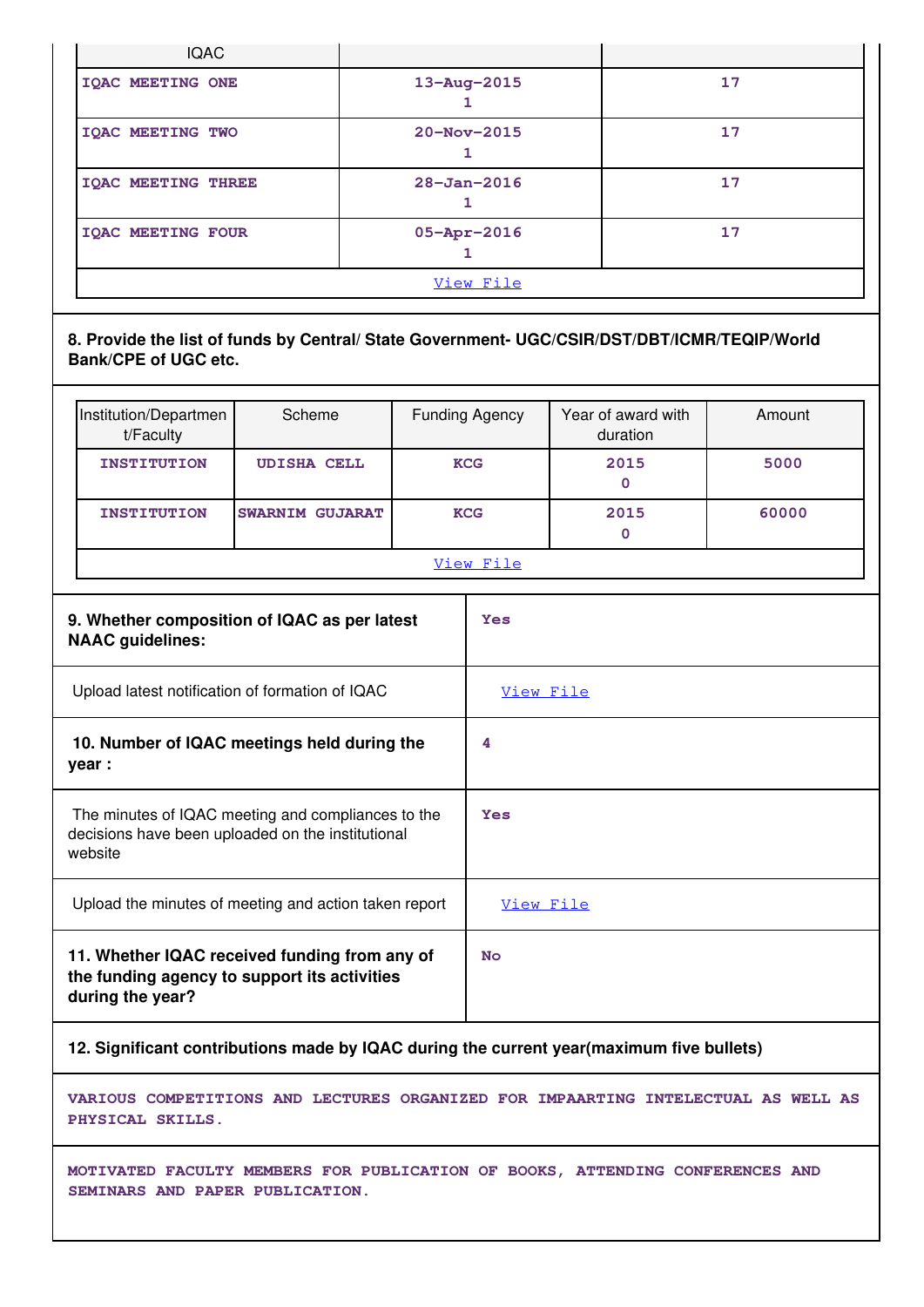**ARRANGED CAREER GUIDANCE PROGRAMMES**

**TREE PLANTATION PROGRAMME BY NSS STUDENTS.**

**BLOOD DONATION CAMP, FREE EYE CHECK UP CAMP AND FREE MEDICAL CAMP FOR NEEDY PEOPLE.**

### [View File](https://assessmentonline.naac.gov.in/public/Postacc/Contribution/8989_Contribution.xlsx)

**13. Plan of action chalked out by the IQAC in the beginning of the academic year towards Quality Enhancement and outcome achieved by the end of the academic year**

| Plan of Action                                                                                                                                                                                                               | Achivements/Outcomes                                                                                                                                                                                                                                                          |
|------------------------------------------------------------------------------------------------------------------------------------------------------------------------------------------------------------------------------|-------------------------------------------------------------------------------------------------------------------------------------------------------------------------------------------------------------------------------------------------------------------------------|
| TO IMPLEMENT TRANSPRENCY IN WORK AND<br>ZERO PENDING WORK POLICY                                                                                                                                                             | ALL PENDING CASES UNTIL NOW WERE TO BE<br>SOLVED WITH QUICK AND STERN STEPS AND<br>TO WORK TRANSPRENTLY REGARDING ALL<br>DAILY METTERS.                                                                                                                                       |
| TO ARRANGE ORIENTATION PROGRAM FOR THE<br>STUDENTS .                                                                                                                                                                         | ORIENTATION PROGRAM FOR THE STUDENTS OF<br>FIRST YEAR WAS ARRANGED.                                                                                                                                                                                                           |
| TO FORM VARIOUS COMMITTEES UNDER<br>STUDENT COUNCIL, SAPTADHARA ETC. AND TO<br>APPOINT A CHAIRMAN, VICE-CHAIRMAN AND<br>STUDENT REPRESENTATIVE FOR THE SAME SO<br>AS TO DEVELOP ALL ROUND PEROSNALITY OF<br><b>STUDENTS.</b> | <b>VARIOUS COMMITTEES UNDER STUDENT</b><br>COUNCIL, SAPTADHARA ETC. WERE FORMED<br>AND APPOINTED A CHAIRMAN, VICECHAIRMAN<br>AND STUDENT REPRESENTATIVE FOR THE SAME<br>AND THE REPORT OF ALL SUCH ACTIVITIES<br>DURING THE YEAR WAS SUBMITTED TO IQAC<br><b>COORDINATOR.</b> |
| TO PURCHASE FURNITURE LIKE, SOFA SET<br>CHAIR, TABLES, CUPBOARDS, FANS ETC. AS<br>PER INCREASING NEEDS.                                                                                                                      | PURCHESED FURNITURE LIKE SOFA SET<br>CHAIR, TABLES, CUPBOARDS, FANS ETC. AS<br><b>REQUIRED.</b>                                                                                                                                                                               |
| TO DISCUSS ABOUT TARGETS, PROGRAMMS AND<br>PLANING OF IOAC FOR THE ACADEMIC YEAR.                                                                                                                                            | DEVELOP WORK CULTURE AMONG PROFESSORS<br>AND ENCOURAGE RESEARCH AS WELL AS<br>DEVLOP STUDENTS FROM BASE UNDER IOAC.                                                                                                                                                           |
| TO ARRANGE MEDICAL CHECK UP PROGRAMM<br>FOR THE STUDENTS                                                                                                                                                                     | ARRANGED A MEDICAL CHECK UP PROGRAMM<br>FOR THE STUDENTS WITH THE HELP OF SNEH<br>SETU CHARITABLE TRUST.                                                                                                                                                                      |
| TO ARRANGE A TOUR FOR STUDENTS SO AS TO<br>BE ABLE TO ENJOY IN NATURAL BEAUTY                                                                                                                                                | ORGANIZED A ONE DAY TOUR FOR THE<br><b>STUDENTS.</b>                                                                                                                                                                                                                          |
| TO ARRANGE PRIZE DISTRIBUTION, ANNUAL<br>GATHERING AND CULTURAL PROGRAMMS IN<br><b>COLLEGE.</b>                                                                                                                              | ARRANGED PRIZE DISTRIBUTION PROGRAMM TO<br><b>ENCOURAGE TO STUDENTS ON THEIR</b><br>ACHIEVMENTS DURING THE YEAR AND ANNUAL<br>GATHERING WITH CULTURAL PROGRAMMS IN<br>COLLEGE UNDER CULTURAL COMMITTEE.                                                                       |
| TO PUBLISH COLLEGE MAGAZINE "GARDIAN"<br>FOR THE YEAR.                                                                                                                                                                       | PUBLISHED COLLEGE MAGAZINE "GARDIAN"<br>FOR THE YEAR UNDER MAGAZINE COMMITTEE<br>DESCRIBING VARIOUS PROGRAMMS AND EVENTS<br>UNDERTAKEN IN COLLEGE DURING THE YEAR.                                                                                                            |
| TO PURCHASE CCTV CAMERAS AND SPEAKERS<br>FOR EVERY CLASS.                                                                                                                                                                    | PURCHASED CCTV CAMERAS FOR CLOSE<br>SUPERVISION ON STUDENTS AND THEIR<br>SAFETY AND SPEAKERS FOR DIFFERENT                                                                                                                                                                    |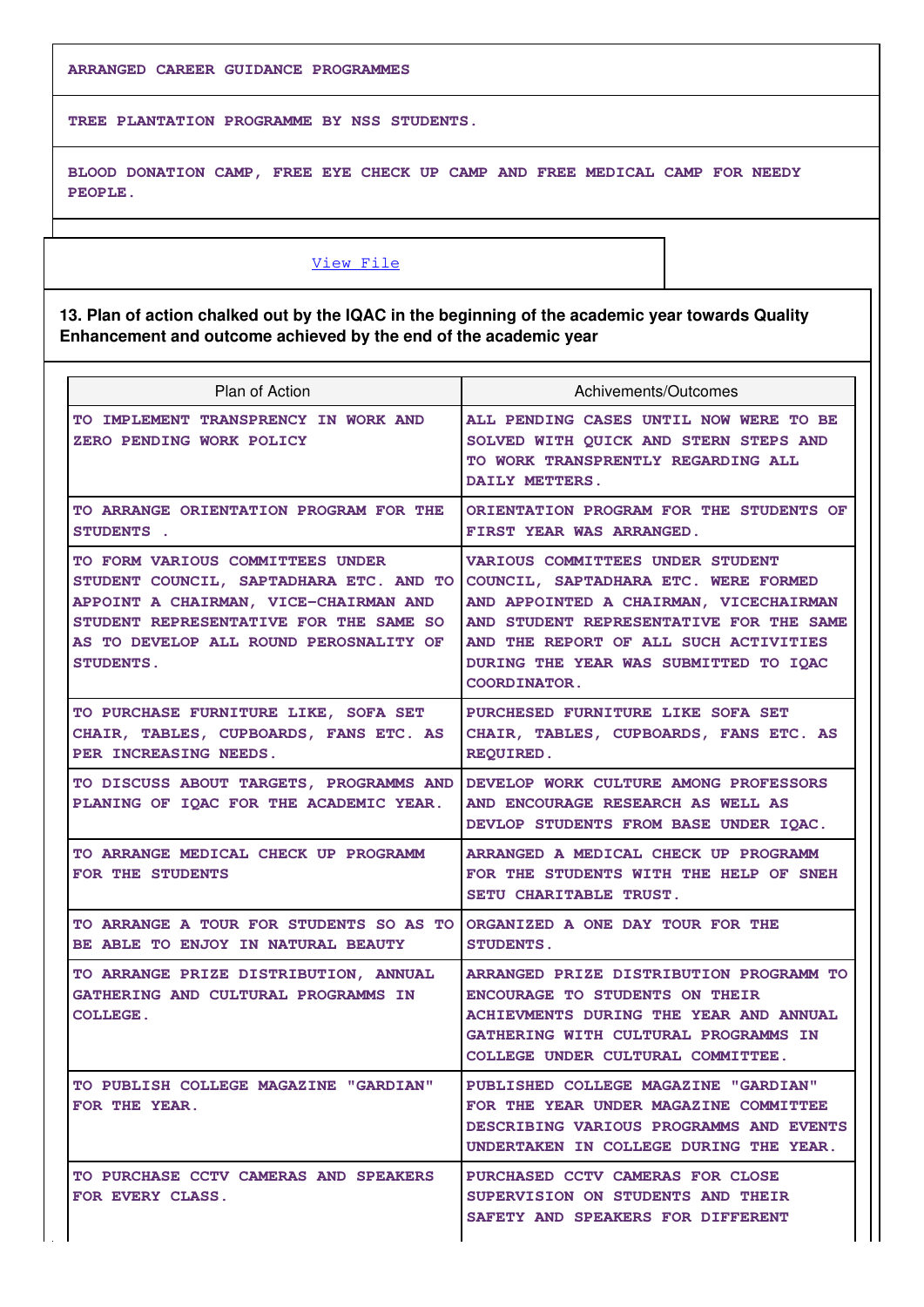|                                                                                                                      | CLASSES WHERE REQUIRED.                                                                                                                                                                                                                                                                                                                                                                                                                                                                                                                                                                                                                                                                                                                                                                                                                                                                                                                                                                                                                                                                                                          |
|----------------------------------------------------------------------------------------------------------------------|----------------------------------------------------------------------------------------------------------------------------------------------------------------------------------------------------------------------------------------------------------------------------------------------------------------------------------------------------------------------------------------------------------------------------------------------------------------------------------------------------------------------------------------------------------------------------------------------------------------------------------------------------------------------------------------------------------------------------------------------------------------------------------------------------------------------------------------------------------------------------------------------------------------------------------------------------------------------------------------------------------------------------------------------------------------------------------------------------------------------------------|
|                                                                                                                      | View File                                                                                                                                                                                                                                                                                                                                                                                                                                                                                                                                                                                                                                                                                                                                                                                                                                                                                                                                                                                                                                                                                                                        |
| 14. Whether AQAR was placed before statutory<br>body?                                                                | <b>Yes</b>                                                                                                                                                                                                                                                                                                                                                                                                                                                                                                                                                                                                                                                                                                                                                                                                                                                                                                                                                                                                                                                                                                                       |
| Name of Statutory Body                                                                                               | <b>Meeting Date</b>                                                                                                                                                                                                                                                                                                                                                                                                                                                                                                                                                                                                                                                                                                                                                                                                                                                                                                                                                                                                                                                                                                              |
| <b>IQAC</b>                                                                                                          | $04 - \text{Mar} - 2020$                                                                                                                                                                                                                                                                                                                                                                                                                                                                                                                                                                                                                                                                                                                                                                                                                                                                                                                                                                                                                                                                                                         |
| 15. Whether NAAC/or any other accredited<br>body(s) visited IQAC or interacted with it to<br>assess the functioning? | <b>No</b>                                                                                                                                                                                                                                                                                                                                                                                                                                                                                                                                                                                                                                                                                                                                                                                                                                                                                                                                                                                                                                                                                                                        |
| 16. Whether institutional data submitted to<br><b>AISHE:</b>                                                         | <b>Yes</b>                                                                                                                                                                                                                                                                                                                                                                                                                                                                                                                                                                                                                                                                                                                                                                                                                                                                                                                                                                                                                                                                                                                       |
| Year of Submission                                                                                                   | 2016                                                                                                                                                                                                                                                                                                                                                                                                                                                                                                                                                                                                                                                                                                                                                                                                                                                                                                                                                                                                                                                                                                                             |
| Date of Submission                                                                                                   | $22 - Jan - 2016$                                                                                                                                                                                                                                                                                                                                                                                                                                                                                                                                                                                                                                                                                                                                                                                                                                                                                                                                                                                                                                                                                                                |
| 17. Does the Institution have Management<br><b>Information System?</b>                                               | <b>Yes</b>                                                                                                                                                                                                                                                                                                                                                                                                                                                                                                                                                                                                                                                                                                                                                                                                                                                                                                                                                                                                                                                                                                                       |
| If yes, give a brief descripiton and a list of modules<br>currently operational (maximum 500 words)                  | The college has instituted an Internal<br>Quality Assurance Cell (IQAC) as per<br>the guidelines of NAAC UGC. The cell<br>consists of members from the<br>Management, college Alumni, Principal<br>of the college, Coordinator of the<br>steering committee (NAAC and IQAC),<br>heads of the departments and other<br>reputed people of the town. The cell<br>aims at quality enhancement based on<br>the suggestions of the previous NAAC<br>peer team report. Every year the cell<br>outlines the goals and sets targets<br>regarding the overall quality of the<br>institution, which includes needful<br>things to be done and feedback from the<br>stakeholders. The meeting of IQAC is<br>regularly being held at the college<br>where in all the concerned issues<br>regarding quality improvement are being<br>discussed and solutions are provided<br>whenever required. The annual report on<br>the institute efforts of quality<br>improvement and the achievement of<br>superior outcomes on all aspect of<br>holistic education is being sent to<br>NAAC as Annual Quality Assessment<br>Report (AQAR) by the IQAC. |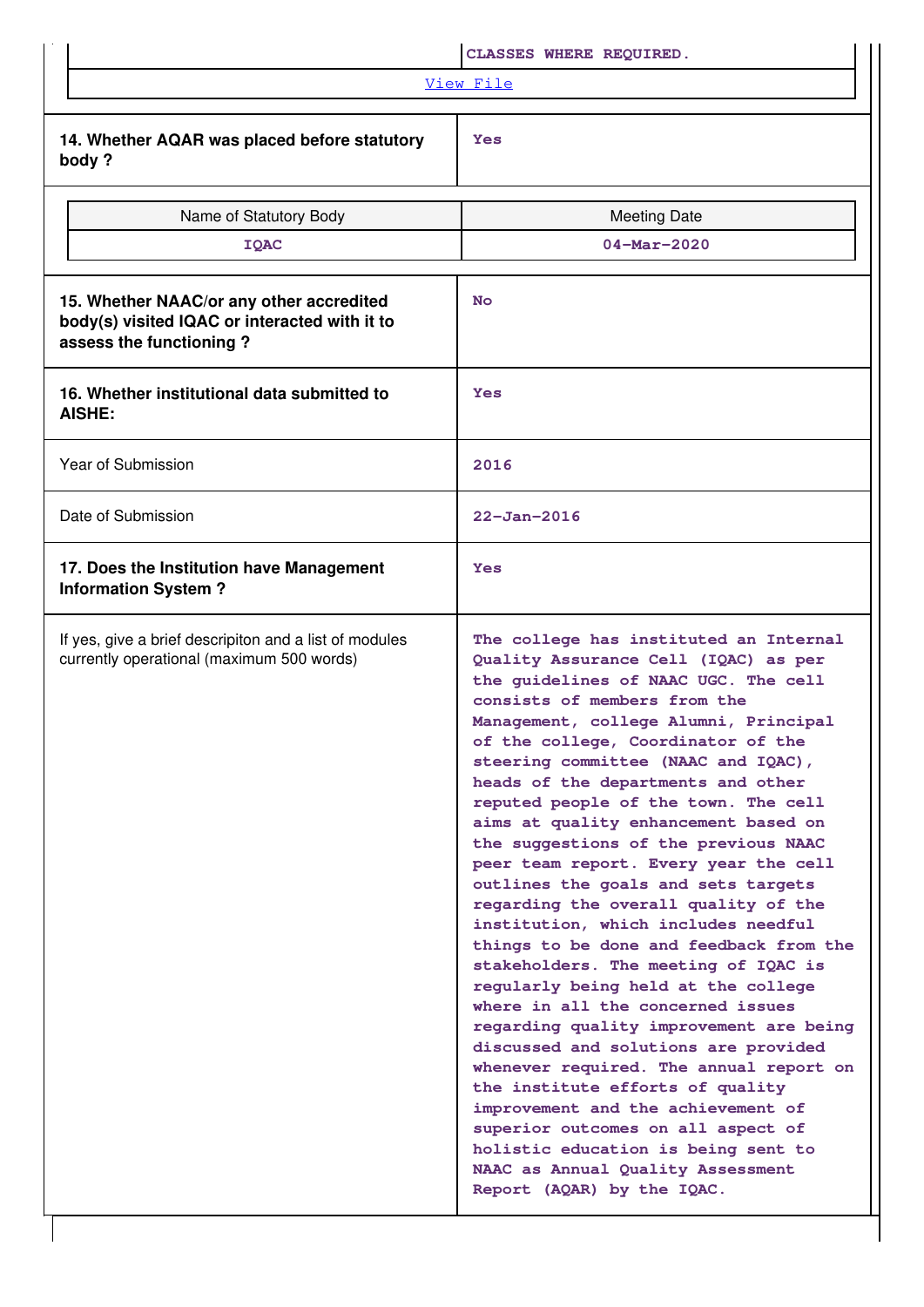### **CRITERION I – CURRICULAR ASPECTS**

### **1.1 – Curriculum Planning and Implementation**

 1.1.1 – Institution has the mechanism for well planned curriculum delivery and documentation. Explain in 500 words

 **S. B. Garda College (Arts) and P. K. Patel College of Commerce, Navsari, is permanently affiliated to Veer Narmad South Gujarat University, Surat and follows the curriculum prescribed by the University. The college ensures effective curriculum delivery through a well planned and documented process. The IQAC prepares the academic calendar of the college and also the concerned departments prepare their departmental academic planning and distribution of work prior to the commencement of every academic year. The academic calendar specifies suitable available dates for significant academic and other activities. The faculty members are instructed for the academic activities on the commencement of every academic year. The HODs arrange departmental meetings to distribute and assign the workload. Considering the workload and planning held in the departmental meetings, the syllabus is disseminated as per classes and courses for teachers. Faculty members prepare semester-wise teaching plan for theory and practical also wherever applicable, at the beginning. The timetable committee prepares a general time-table and teachers conduct – classes according to the time table. Every year, we collect feedback on curricula from all the stakeholders, it is then analyzed and analysis report is done and executed to the concerned departments. Faculty members are also allowed to attend workshop/seminar conducted by the affiliated college/colleges for acquiring necessary skills for effective delivery of the curriculum.**

 1.1.2 – Certificate/ Diploma Courses introduced during the academic year Certificate Diploma Courses Dates of Introduction Duration Focus on employ ability/entreprene urship **Skill** Development  **0 0 Nil 0 0 0 1.2 – Academic Flexibility** 1.2.1 – New programmes/courses introduced during the academic year Programme/Course **Programme Specialization** | Dates of Introduction  **Nill NA Nill** [View File](https://assessmentonline.naac.gov.in/public/Postacc/Program_introduced/8989_Program_introduced_1617084053.xlsx) 1.2.2 – Programmes in which Choice Based Credit System (CBCS)/Elective course system implemented at the affiliated Colleges (if applicable) during the academic year. Name of programmes adopting CBCS Programme Specialization From Programme of implementation of CBCS/Elective Course System BA BA(GUJARATI, ENGLISH, SAN **SKRIT,HINDI, HISTORY, ECONOMICS,PSYCHOLOGY)) 08/06/2015 BCom ACCOUNTANCY AND STATISTICS 08/06/2015 MA GUJARATI AND HISTORY** 08/06/2015 **MCom** FINANCIAL AND **MANAGEMENT ACCOUNTANCY 08/06/2015**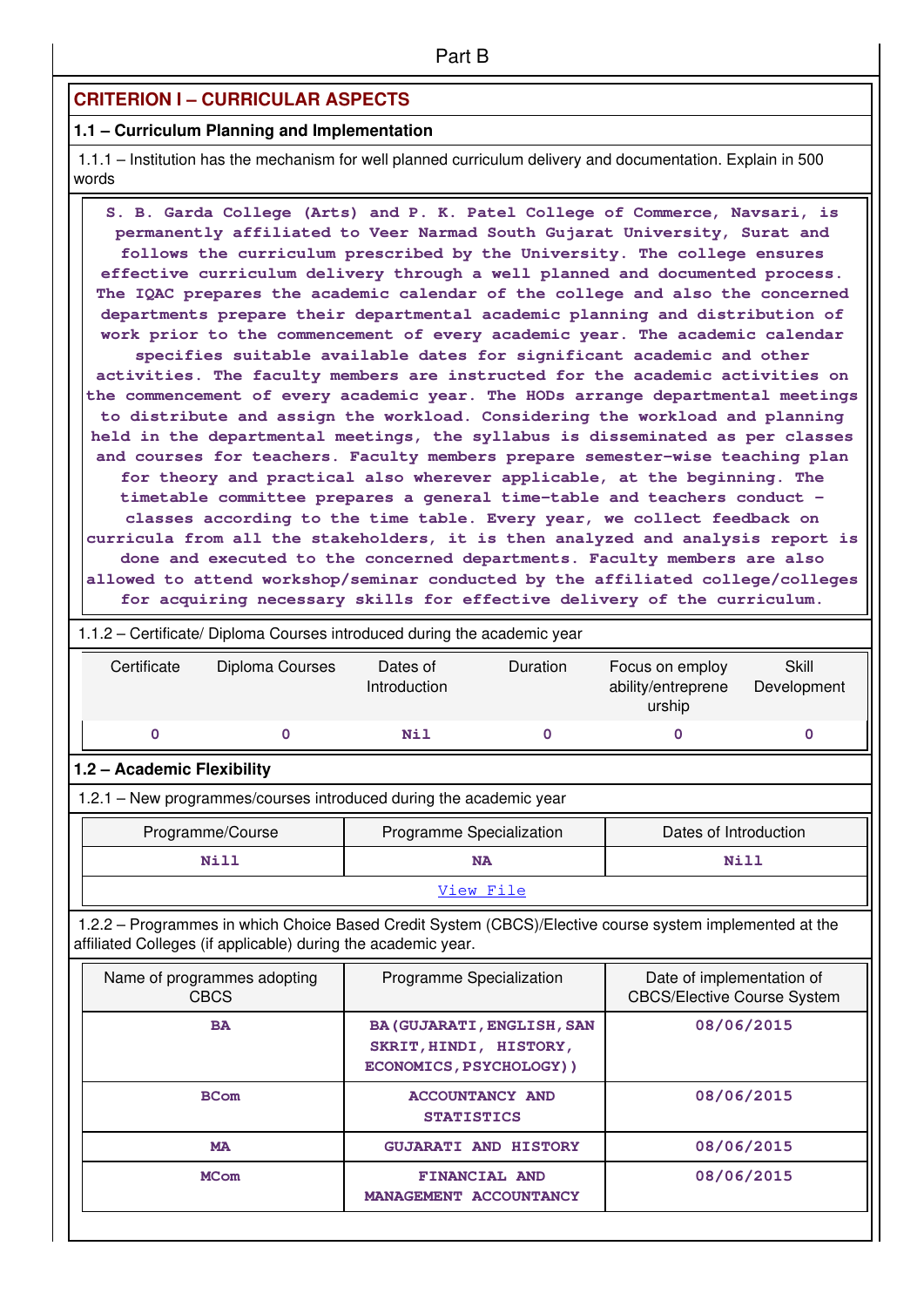| 1.2.3 - Students enrolled in Certificate/ Diploma Courses introduced during the year                                                |                                                                                                                                                                                                                                                                                                                                                                                                                                                                                                                                                                                                                                                                                                                                                                                                                                                                                                                                                                                                                                                             |                      |      |                             |  |  |  |  |  |  |
|-------------------------------------------------------------------------------------------------------------------------------------|-------------------------------------------------------------------------------------------------------------------------------------------------------------------------------------------------------------------------------------------------------------------------------------------------------------------------------------------------------------------------------------------------------------------------------------------------------------------------------------------------------------------------------------------------------------------------------------------------------------------------------------------------------------------------------------------------------------------------------------------------------------------------------------------------------------------------------------------------------------------------------------------------------------------------------------------------------------------------------------------------------------------------------------------------------------|----------------------|------|-----------------------------|--|--|--|--|--|--|
| Certificate<br>Diploma Course                                                                                                       |                                                                                                                                                                                                                                                                                                                                                                                                                                                                                                                                                                                                                                                                                                                                                                                                                                                                                                                                                                                                                                                             |                      |      |                             |  |  |  |  |  |  |
| Number of Students                                                                                                                  | Nil<br><b>Nil</b>                                                                                                                                                                                                                                                                                                                                                                                                                                                                                                                                                                                                                                                                                                                                                                                                                                                                                                                                                                                                                                           |                      |      |                             |  |  |  |  |  |  |
| 1.3 - Curriculum Enrichment                                                                                                         |                                                                                                                                                                                                                                                                                                                                                                                                                                                                                                                                                                                                                                                                                                                                                                                                                                                                                                                                                                                                                                                             |                      |      |                             |  |  |  |  |  |  |
| 1.3.1 - Value-added courses imparting transferable and life skills offered during the year                                          |                                                                                                                                                                                                                                                                                                                                                                                                                                                                                                                                                                                                                                                                                                                                                                                                                                                                                                                                                                                                                                                             |                      |      |                             |  |  |  |  |  |  |
| <b>Value Added Courses</b>                                                                                                          |                                                                                                                                                                                                                                                                                                                                                                                                                                                                                                                                                                                                                                                                                                                                                                                                                                                                                                                                                                                                                                                             | Date of Introduction |      | Number of Students Enrolled |  |  |  |  |  |  |
| <b>NIL</b>                                                                                                                          |                                                                                                                                                                                                                                                                                                                                                                                                                                                                                                                                                                                                                                                                                                                                                                                                                                                                                                                                                                                                                                                             | Nill                 |      | Nill                        |  |  |  |  |  |  |
| View File                                                                                                                           |                                                                                                                                                                                                                                                                                                                                                                                                                                                                                                                                                                                                                                                                                                                                                                                                                                                                                                                                                                                                                                                             |                      |      |                             |  |  |  |  |  |  |
| 1.3.2 - Field Projects / Internships under taken during the year                                                                    |                                                                                                                                                                                                                                                                                                                                                                                                                                                                                                                                                                                                                                                                                                                                                                                                                                                                                                                                                                                                                                                             |                      |      |                             |  |  |  |  |  |  |
| Project/Programme Title<br>Programme Specialization<br>No. of students enrolled for Field<br>Projects / Internships                 |                                                                                                                                                                                                                                                                                                                                                                                                                                                                                                                                                                                                                                                                                                                                                                                                                                                                                                                                                                                                                                                             |                      |      |                             |  |  |  |  |  |  |
| Nill                                                                                                                                |                                                                                                                                                                                                                                                                                                                                                                                                                                                                                                                                                                                                                                                                                                                                                                                                                                                                                                                                                                                                                                                             | <b>NIL</b>           |      | Nill                        |  |  |  |  |  |  |
|                                                                                                                                     |                                                                                                                                                                                                                                                                                                                                                                                                                                                                                                                                                                                                                                                                                                                                                                                                                                                                                                                                                                                                                                                             | View File            |      |                             |  |  |  |  |  |  |
| 1.4 - Feedback System                                                                                                               |                                                                                                                                                                                                                                                                                                                                                                                                                                                                                                                                                                                                                                                                                                                                                                                                                                                                                                                                                                                                                                                             |                      |      |                             |  |  |  |  |  |  |
| 1.4.1 - Whether structured feedback received from all the stakeholders.                                                             |                                                                                                                                                                                                                                                                                                                                                                                                                                                                                                                                                                                                                                                                                                                                                                                                                                                                                                                                                                                                                                                             |                      |      |                             |  |  |  |  |  |  |
| <b>Students</b>                                                                                                                     |                                                                                                                                                                                                                                                                                                                                                                                                                                                                                                                                                                                                                                                                                                                                                                                                                                                                                                                                                                                                                                                             |                      | Yes  |                             |  |  |  |  |  |  |
| <b>Teachers</b>                                                                                                                     |                                                                                                                                                                                                                                                                                                                                                                                                                                                                                                                                                                                                                                                                                                                                                                                                                                                                                                                                                                                                                                                             |                      | Yes  |                             |  |  |  |  |  |  |
| Employers                                                                                                                           |                                                                                                                                                                                                                                                                                                                                                                                                                                                                                                                                                                                                                                                                                                                                                                                                                                                                                                                                                                                                                                                             |                      | Nill |                             |  |  |  |  |  |  |
| Alumni                                                                                                                              |                                                                                                                                                                                                                                                                                                                                                                                                                                                                                                                                                                                                                                                                                                                                                                                                                                                                                                                                                                                                                                                             | Nill                 |      |                             |  |  |  |  |  |  |
| Parents                                                                                                                             |                                                                                                                                                                                                                                                                                                                                                                                                                                                                                                                                                                                                                                                                                                                                                                                                                                                                                                                                                                                                                                                             |                      | Nill |                             |  |  |  |  |  |  |
| 1.4.2 – How the feedback obtained is being analyzed and utilized for overall development of the institution?<br>(maximum 500 words) |                                                                                                                                                                                                                                                                                                                                                                                                                                                                                                                                                                                                                                                                                                                                                                                                                                                                                                                                                                                                                                                             |                      |      |                             |  |  |  |  |  |  |
| <b>Feedback Obtained</b>                                                                                                            |                                                                                                                                                                                                                                                                                                                                                                                                                                                                                                                                                                                                                                                                                                                                                                                                                                                                                                                                                                                                                                                             |                      |      |                             |  |  |  |  |  |  |
| possible improvements.                                                                                                              | . The college has been continuously working on quality improvement and<br>betterment of student learning experiences in order to analyze every aspect of<br>the college and scope for further improvement, the college has been collected<br>every year the feedback of students through feedback form which has included<br>various key indicators. . The responses of the students have helped on quality<br>improvement of teaching-learning and achieve the motto of the institution<br>"excelsior". . The overall feedback from students shows that the students are<br>well satisfied with the facilities and effort taken by the institute. . The<br>responses on feedback form shows the different views expressed by present<br>students in regard to their perception of quality in an educational<br>institution. . Students are very satisfied with curriculum, availability of<br>teaching learning sources of the institution. . Their feedback significantly<br>shows the actual qualities of teaching-learning process as well as the other |                      |      |                             |  |  |  |  |  |  |
| <b>CRITERION II - TEACHING- LEARNING AND EVALUATION</b>                                                                             |                                                                                                                                                                                                                                                                                                                                                                                                                                                                                                                                                                                                                                                                                                                                                                                                                                                                                                                                                                                                                                                             |                      |      |                             |  |  |  |  |  |  |
|                                                                                                                                     | 2.1 - Student Enrolment and Profile                                                                                                                                                                                                                                                                                                                                                                                                                                                                                                                                                                                                                                                                                                                                                                                                                                                                                                                                                                                                                         |                      |      |                             |  |  |  |  |  |  |
| $2.1.1 -$ Demand Ratio during the year                                                                                              |                                                                                                                                                                                                                                                                                                                                                                                                                                                                                                                                                                                                                                                                                                                                                                                                                                                                                                                                                                                                                                                             |                      |      |                             |  |  |  |  |  |  |
| Name of the<br>Programme                                                                                                            | Number of seats<br>Number of<br><b>Students Enrolled</b><br>Programme<br>available                                                                                                                                                                                                                                                                                                                                                                                                                                                                                                                                                                                                                                                                                                                                                                                                                                                                                                                                                                          |                      |      |                             |  |  |  |  |  |  |
| Specialization<br>Application received<br>2025<br>431<br>431<br><b>BA</b><br><b>GUJARATI/ENGL</b><br>ISH/SANSKRIT/                  |                                                                                                                                                                                                                                                                                                                                                                                                                                                                                                                                                                                                                                                                                                                                                                                                                                                                                                                                                                                                                                                             |                      |      |                             |  |  |  |  |  |  |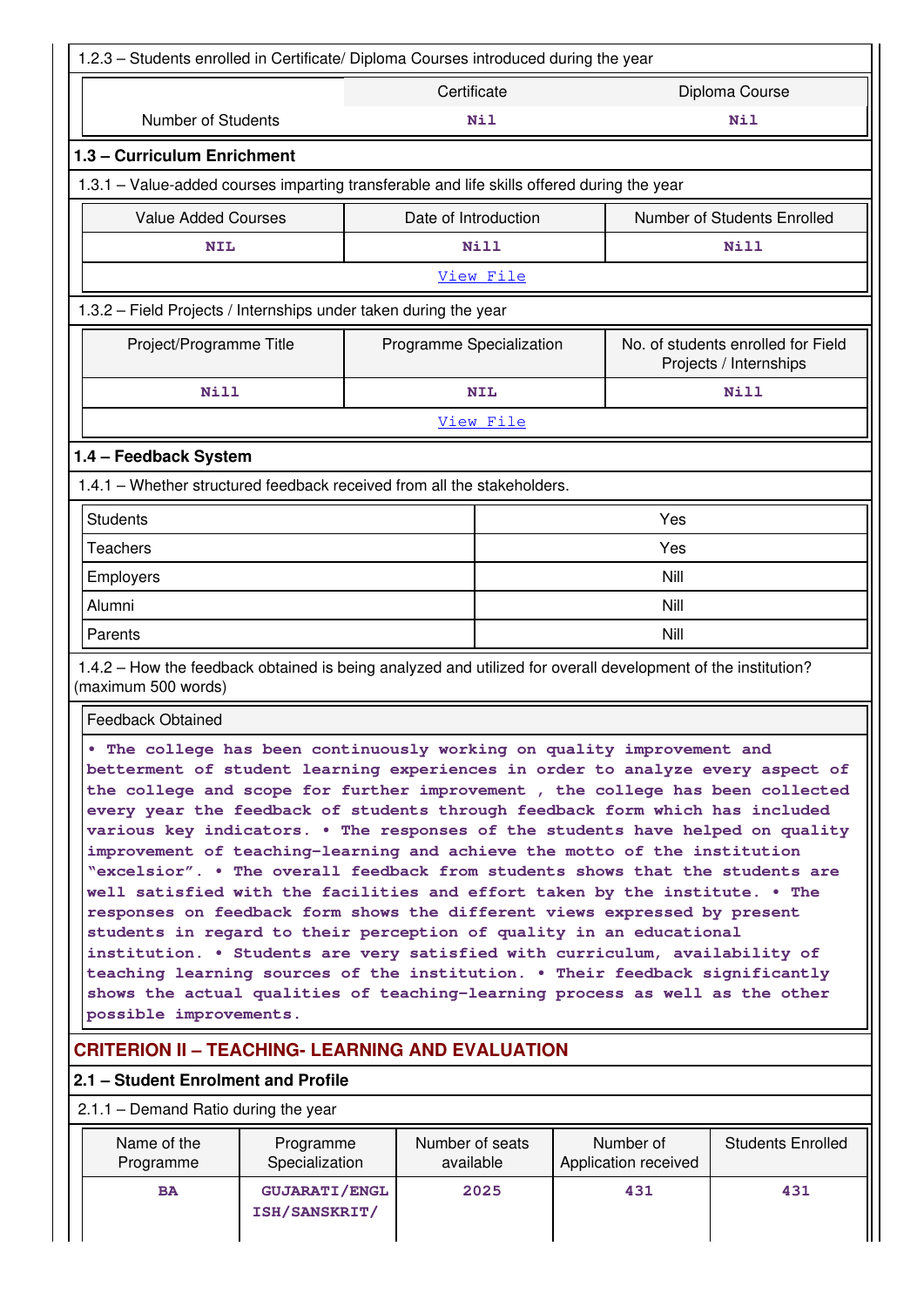|                                                                                                                                                                                                                                                                                                                                                                                                                                                                                                                                                                                                                                                                                                                                                                                                       | HINDI/<br>PSYCHOLOGY/<br>ECONOMICS/<br><b>HISTORY</b>           |      |                                                                                          |                                                                                                  |                                                                                                  |                                              |      |                                                             |  |
|-------------------------------------------------------------------------------------------------------------------------------------------------------------------------------------------------------------------------------------------------------------------------------------------------------------------------------------------------------------------------------------------------------------------------------------------------------------------------------------------------------------------------------------------------------------------------------------------------------------------------------------------------------------------------------------------------------------------------------------------------------------------------------------------------------|-----------------------------------------------------------------|------|------------------------------------------------------------------------------------------|--------------------------------------------------------------------------------------------------|--------------------------------------------------------------------------------------------------|----------------------------------------------|------|-------------------------------------------------------------|--|
| <b>BCom</b>                                                                                                                                                                                                                                                                                                                                                                                                                                                                                                                                                                                                                                                                                                                                                                                           | <b>FINANCIAL</b><br><b>ACCOUNTANCY AND</b><br><b>STATISTICS</b> | 2430 |                                                                                          | 1010                                                                                             |                                                                                                  |                                              | 1010 |                                                             |  |
| <b>MA</b>                                                                                                                                                                                                                                                                                                                                                                                                                                                                                                                                                                                                                                                                                                                                                                                             | <b>GUJARATI/</b><br><b>HISTORY</b>                              |      |                                                                                          | 280                                                                                              |                                                                                                  | 213                                          |      | 213                                                         |  |
| <b>MCom</b>                                                                                                                                                                                                                                                                                                                                                                                                                                                                                                                                                                                                                                                                                                                                                                                           | <b>FINANCIAL AND</b><br><b>MANAGEMENT</b><br><b>ACCOUNTANCY</b> |      |                                                                                          | 140                                                                                              |                                                                                                  | 126                                          |      | 126                                                         |  |
|                                                                                                                                                                                                                                                                                                                                                                                                                                                                                                                                                                                                                                                                                                                                                                                                       |                                                                 |      |                                                                                          | View File                                                                                        |                                                                                                  |                                              |      |                                                             |  |
| 2.2 - Catering to Student Diversity                                                                                                                                                                                                                                                                                                                                                                                                                                                                                                                                                                                                                                                                                                                                                                   |                                                                 |      |                                                                                          |                                                                                                  |                                                                                                  |                                              |      |                                                             |  |
| 2.2.1 - Student - Full time teacher ratio (current year data)                                                                                                                                                                                                                                                                                                                                                                                                                                                                                                                                                                                                                                                                                                                                         |                                                                 |      |                                                                                          |                                                                                                  |                                                                                                  |                                              |      |                                                             |  |
| Number of<br>Year<br>students enrolled<br>in the institution<br>(UG)                                                                                                                                                                                                                                                                                                                                                                                                                                                                                                                                                                                                                                                                                                                                  |                                                                 |      | Number of<br>students enrolled<br>in the institution<br>(PG)                             | Number of<br>fulltime teachers<br>available in the<br>institution<br>teaching only UG<br>courses | Number of<br>fulltime teachers<br>available in the<br>institution<br>teaching only PG<br>courses |                                              |      | Number of<br>teachers<br>teaching both UG<br>and PG courses |  |
| 2015                                                                                                                                                                                                                                                                                                                                                                                                                                                                                                                                                                                                                                                                                                                                                                                                  | 1441                                                            | 339  |                                                                                          |                                                                                                  | 21                                                                                               | Nill                                         |      | 17                                                          |  |
| 2.3 - Teaching - Learning Process                                                                                                                                                                                                                                                                                                                                                                                                                                                                                                                                                                                                                                                                                                                                                                     |                                                                 |      |                                                                                          |                                                                                                  |                                                                                                  |                                              |      |                                                             |  |
| 2.3.1 – Percentage of teachers using ICT for effective teaching with Learning Management Systems (LMS), E-<br>learning resources etc. (current year data)                                                                                                                                                                                                                                                                                                                                                                                                                                                                                                                                                                                                                                             |                                                                 |      |                                                                                          |                                                                                                  |                                                                                                  |                                              |      |                                                             |  |
| Number of<br><b>Teachers on Roll</b>                                                                                                                                                                                                                                                                                                                                                                                                                                                                                                                                                                                                                                                                                                                                                                  | Number of<br>teachers using<br>ICT (LMS, e-<br>Resources)       |      | <b>ICT Tools and</b><br>Number of ICT<br>enabled<br>resources<br>available<br>Classrooms |                                                                                                  |                                                                                                  | Numberof smart<br>classrooms                 |      | E-resources and<br>techniques used                          |  |
| 21                                                                                                                                                                                                                                                                                                                                                                                                                                                                                                                                                                                                                                                                                                                                                                                                    | 13                                                              |      | 1                                                                                        | 1                                                                                                |                                                                                                  | Nill                                         |      | $\overline{2}$                                              |  |
|                                                                                                                                                                                                                                                                                                                                                                                                                                                                                                                                                                                                                                                                                                                                                                                                       |                                                                 |      | View File of ICT Tools and resources                                                     |                                                                                                  |                                                                                                  |                                              |      |                                                             |  |
|                                                                                                                                                                                                                                                                                                                                                                                                                                                                                                                                                                                                                                                                                                                                                                                                       |                                                                 |      |                                                                                          |                                                                                                  |                                                                                                  | View File of E-resources and techniques used |      |                                                             |  |
| 2.3.2 - Students mentoring system available in the institution? Give details. (maximum 500 words)                                                                                                                                                                                                                                                                                                                                                                                                                                                                                                                                                                                                                                                                                                     |                                                                 |      |                                                                                          |                                                                                                  |                                                                                                  |                                              |      |                                                             |  |
| Personal counselling, mentoring etc. on individual basis to weak students for quality up gradation. Teachers and<br>faculty members take personal interest in these weak students and try to solve their doubts and problems at the<br>earliest. Faculty tries to understand the psychology of students and try to understand their problems which can<br>help solve their problems, doubts, grievances etc. They are prepared for facing exams and motivate them to take<br>part in multifarious activities. Several cells related to women like anti ragging cell, harassment cell etc. work for<br>the safety and security of girl students. Students are encouraged to pursue higher education by professional<br>courses and Financially weak students are permitted to work on part time basis. |                                                                 |      |                                                                                          |                                                                                                  |                                                                                                  |                                              |      |                                                             |  |
| Number of students enrolled in the<br>institution                                                                                                                                                                                                                                                                                                                                                                                                                                                                                                                                                                                                                                                                                                                                                     |                                                                 |      | Number of fulltime teachers                                                              |                                                                                                  |                                                                                                  |                                              |      | Mentor: Mentee Ratio                                        |  |
|                                                                                                                                                                                                                                                                                                                                                                                                                                                                                                                                                                                                                                                                                                                                                                                                       | 1780                                                            |      |                                                                                          | 21                                                                                               |                                                                                                  |                                              |      | 1:85                                                        |  |
| 2.4 - Teacher Profile and Quality                                                                                                                                                                                                                                                                                                                                                                                                                                                                                                                                                                                                                                                                                                                                                                     |                                                                 |      |                                                                                          |                                                                                                  |                                                                                                  |                                              |      |                                                             |  |
| 2.4.1 - Number of full time teachers appointed during the year                                                                                                                                                                                                                                                                                                                                                                                                                                                                                                                                                                                                                                                                                                                                        |                                                                 |      |                                                                                          |                                                                                                  |                                                                                                  |                                              |      |                                                             |  |
| No. of sanctioned<br>positions                                                                                                                                                                                                                                                                                                                                                                                                                                                                                                                                                                                                                                                                                                                                                                        | No. of filled positions                                         |      |                                                                                          | Vacant positions                                                                                 |                                                                                                  | Positions filled during<br>the current year  |      | No. of faculty with<br>Ph.D                                 |  |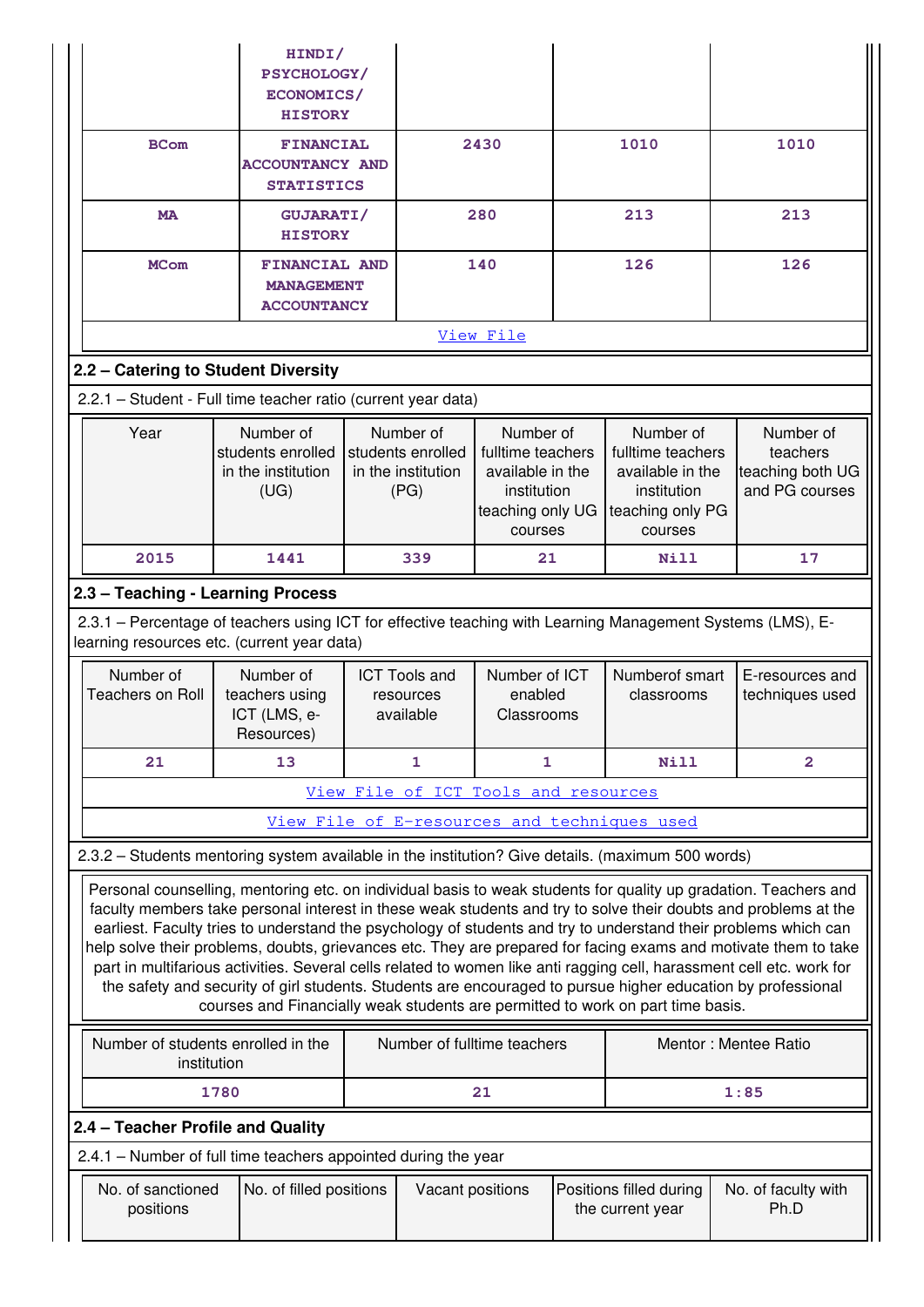| 59                                                                                                                                                                                             | 21 | Nill                                                                                                       | Nill          |                 | 6                                                              |            |                                                                                       |  |  |
|------------------------------------------------------------------------------------------------------------------------------------------------------------------------------------------------|----|------------------------------------------------------------------------------------------------------------|---------------|-----------------|----------------------------------------------------------------|------------|---------------------------------------------------------------------------------------|--|--|
| 2.4.2 - Honours and recognition received by teachers (received awards, recognition, fellowships at State, National,<br>International level from Government, recognised bodies during the year) |    |                                                                                                            |               |                 |                                                                |            |                                                                                       |  |  |
| Year of Award                                                                                                                                                                                  |    | Name of full time teachers<br>receiving awards from<br>state level, national level,<br>international level |               |                 | Designation                                                    |            | Name of the award,<br>fellowship, received from<br>Government or recognized<br>bodies |  |  |
| 2015                                                                                                                                                                                           |    | PROF. DR. RADHA<br><b>GAUTAM</b><br>$S_{\odot}$                                                            |               |                 | <b>Associate</b><br>Professor                                  |            | Ph.D.                                                                                 |  |  |
|                                                                                                                                                                                                |    |                                                                                                            |               | View File       |                                                                |            |                                                                                       |  |  |
| 2.5 - Evaluation Process and Reforms                                                                                                                                                           |    |                                                                                                            |               |                 |                                                                |            |                                                                                       |  |  |
| 2.5.1 – Number of days from the date of semester-end/ year- end examination till the declaration of results during<br>the year                                                                 |    |                                                                                                            |               |                 |                                                                |            |                                                                                       |  |  |
| Programme Name                                                                                                                                                                                 |    | Programme Code                                                                                             | Semester/year |                 | Last date of the last<br>semester-end/year-<br>end examination |            | Date of declaration of<br>results of semester-<br>end/year-end<br>examination         |  |  |
| <b>BA</b>                                                                                                                                                                                      |    | 01                                                                                                         |               | <b>SEMESTER</b> | 02/05/2016                                                     |            | 19/05/2016                                                                            |  |  |
| <b>MA</b>                                                                                                                                                                                      |    | 01                                                                                                         |               | <b>SEMESTER</b> | 02/05/2016                                                     |            | 05/07/2016                                                                            |  |  |
| <b>BCom</b>                                                                                                                                                                                    |    | 03                                                                                                         |               | <b>SEMESTER</b> | 02/05/2016                                                     |            | 20/05/2016                                                                            |  |  |
| <b>MCom</b>                                                                                                                                                                                    |    | 03                                                                                                         |               | <b>SEMESTER</b> |                                                                | 02/05/2016 | 09/06/2016                                                                            |  |  |
|                                                                                                                                                                                                |    |                                                                                                            |               | View File       |                                                                |            |                                                                                       |  |  |

2.5.2 – Reforms initiated on Continuous Internal Evaluation(CIE) system at the institutional level (250 words)

 **The college initiated continuous internal evaluation in accordance with the norms of the university. The college examination officers are appointed as per the rules and regulations laid down by the university Every academic year, the time table committee and the examination officers prepare the schedule of internal evaluation, which is circulated and displayed for the members of the teaching faculty and the same is communicated and displayed to the students on the notice board. Besides this, the concerned faculty members make announcement in the classroom while teaching work The distribution of assessment is done properly by HOD's. The internal examination committee monitors and conducts internal examination in the college. All the teachers of the concerned department submit a set of question papers through the Head of the Department – to the examination committee. For the continuous Internal Evaluation the college conducts class discussion, practical examinations, assignments etc. Assignments note-books are assessed by the concern teachers and are preserved for the clarification for particular time. For the transparency and effectiveness of the continuous internal evaluation process, the college examination committee takes the responsibility and monitors the mechanism throughout the year.**

 2.5.3 – Academic calendar prepared and adhered for conduct of Examination and other related matters (250 words)

 **The Institution adheres to the academic calendar for the conduct to CIF. ? The college has to adhere to the academic calendar published by the university. ? IQAC also prepares the academic calendar in accordance with the academic calendar for the university. ? The academic calendar specifics the teaching learning schedule of every academic year and CIE. ? The In-charge principal of the college regularly conducts meetings for better functioning of academic and examination related activities. ? It is mandatory for the students and the**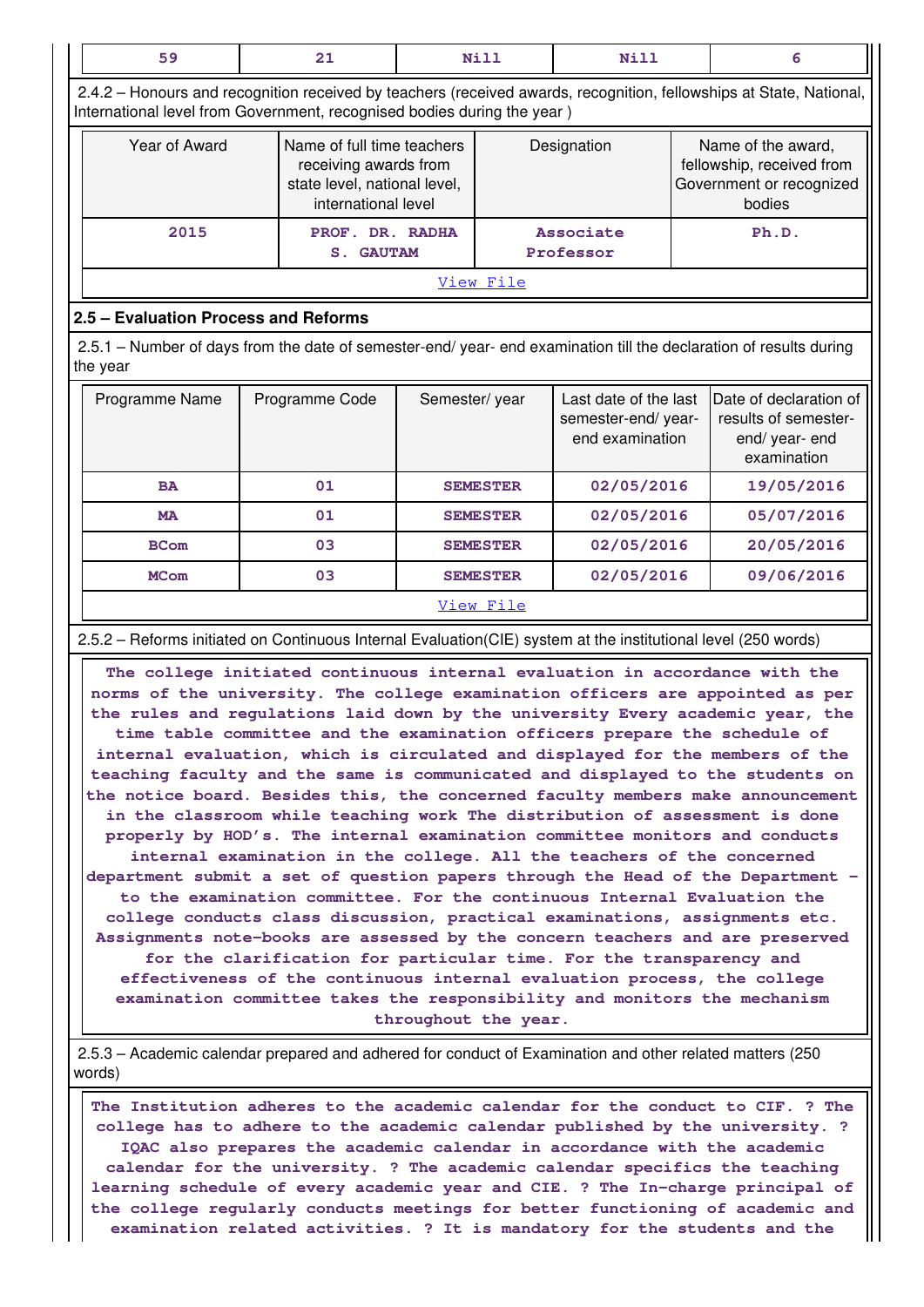**faculty to adhere to the academic calendar for the completion of academic activities. ? Even those who are unable to appear in the Internal Examination can have the Extra Evaluation Test and the schedule is prepared and the procedure is also well planned.**

### **2.6 – Student Performance and Learning Outcomes**

 2.6.1 – Program outcomes, program specific outcomes and course outcomes for all programs offered by the institution are stated and displayed in website of the institution (to provide the weblink)

<http://sbgardacollege.org/wp-content/uploads/2021/03/FINAL-PO-PSO-CO.pdf>

### 2.6.2 – Pass percentage of students

| Programme<br>Code | Programme<br>Name | Programme<br>Specialization                                                                            | Number of<br>students<br>appeared in the<br>final year<br>examination | Number of<br>students passed<br>in final year<br>examination | Pass Percentage |
|-------------------|-------------------|--------------------------------------------------------------------------------------------------------|-----------------------------------------------------------------------|--------------------------------------------------------------|-----------------|
| 03                | <b>MCom</b>       | <b>FINANCIAL</b><br><b>MANAGEMENT</b><br>S.<br><b>ACCOUNTANCY</b>                                      | 60                                                                    | 52                                                           | 86.67           |
| 03                | <b>BCom</b>       | <b>ADVANCED</b><br><b>ACCOUNTING</b><br>AND AUDITING<br><b>STATISTICS</b><br>&.                        | 201                                                                   | 114                                                          | 56.72           |
| 01                | <b>MA</b>         | 56<br><b>GUJARATI</b>                                                                                  |                                                                       | 53                                                           | 94.64           |
| 01                | <b>MA</b>         | <b>HISTORY</b>                                                                                         | 50                                                                    | 47                                                           | 94              |
| 01<br><b>BA</b>   |                   | <b>GUJARATI/E</b><br>NGLISH/SANSK<br>RIT/ HINDI/<br><b>PSYCHOLOGY/</b><br>ECONOMICS/<br><b>HISTORY</b> | 115                                                                   | 92                                                           | 80              |
|                   |                   |                                                                                                        | View File                                                             |                                                              |                 |

### **2.7 – Student Satisfaction Survey**

 2.7.1 – Student Satisfaction Survey (SSS) on overall institutional performance (Institution may design the questionnaire) (results and details be provided as weblink)

 [http://sbgardacollege.org/wp-content/uploads/2021/03/STUDENTS-FEEDBACK-](http://sbgardacollege.org/wp-content/uploads/2021/03/STUDENTS-FEEDBACK-ANALYSIS-REPORT-2015-16.pdf)[ANALYSIS-REPORT-2015-16.pdf](http://sbgardacollege.org/wp-content/uploads/2021/03/STUDENTS-FEEDBACK-ANALYSIS-REPORT-2015-16.pdf) 

## **CRITERION III – RESEARCH, INNOVATIONS AND EXTENSION**

### **3.1 – Resource Mobilization for Research**

3.1.1 – Research funds sanctioned and received from various agencies, industry and other organisations

| Nature of the Project  | <b>Duration</b> | Name of the funding<br>agency | Total grant<br>sanctioned | Amount received<br>during the year |  |  |  |  |  |
|------------------------|-----------------|-------------------------------|---------------------------|------------------------------------|--|--|--|--|--|
| Any Other<br>(Specify) |                 | <b>NIL</b>                    |                           |                                    |  |  |  |  |  |
| ステミ コレコー アウミ コーニー      |                 |                               |                           |                                    |  |  |  |  |  |

[View File](https://assessmentonline.naac.gov.in/public/Postacc/Research_Fund/8989_Research_Fund_1617086871.xlsx)

### **3.2 – Innovation Ecosystem**

 3.2.1 – Workshops/Seminars Conducted on Intellectual Property Rights (IPR) and Industry-Academia Innovative practices during the year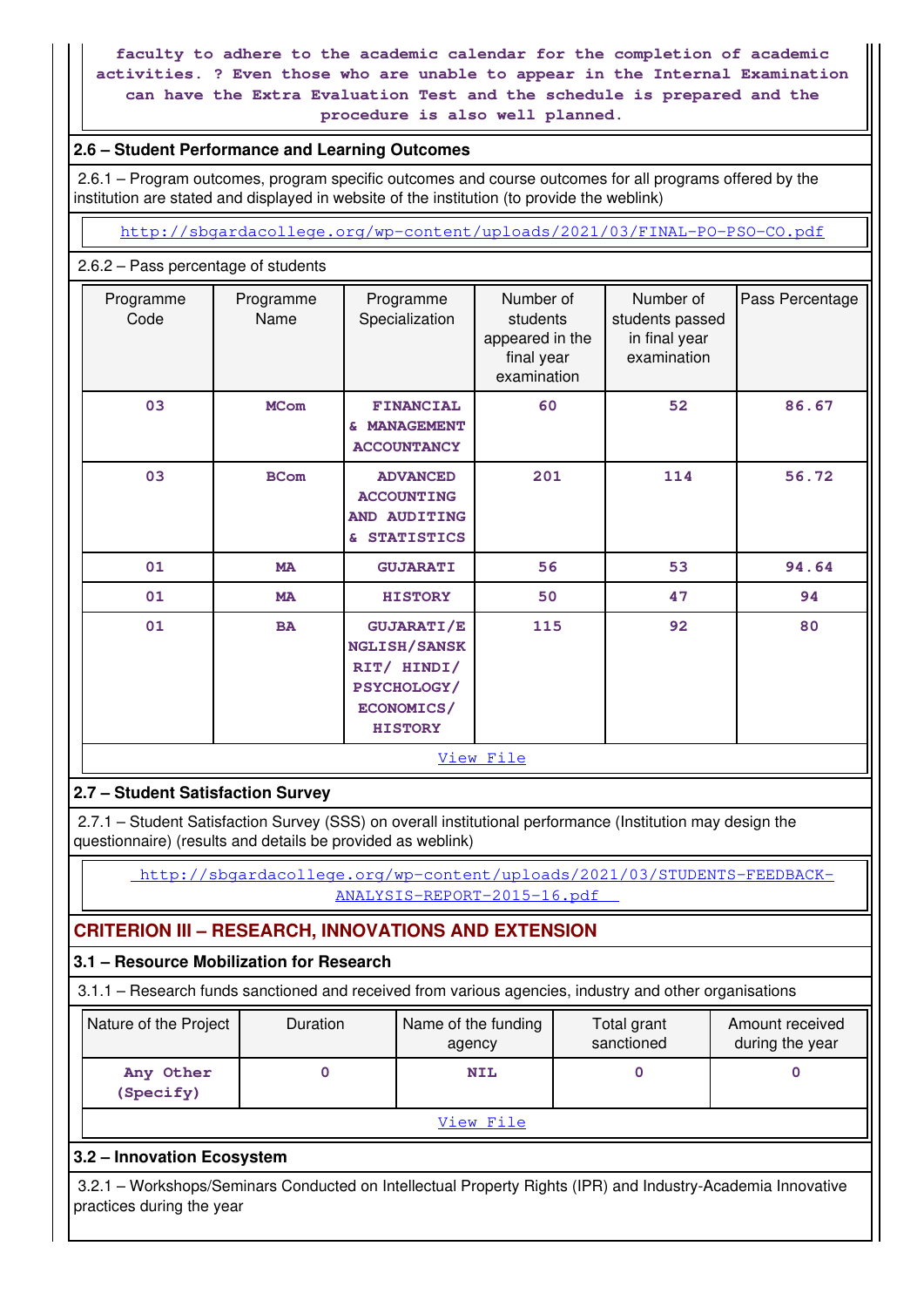| Title of workshop/seminar                                                                                                                                             |                        |                 | Name of the Dept.  |                 |            | Date                    |               |                               |            |                                   |
|-----------------------------------------------------------------------------------------------------------------------------------------------------------------------|------------------------|-----------------|--------------------|-----------------|------------|-------------------------|---------------|-------------------------------|------------|-----------------------------------|
| Art of Self Defence by<br>Vispi Kasad                                                                                                                                 |                        |                 | <b>IQAC</b>        |                 |            | 05/08/2015              |               |                               |            |                                   |
| Career Seminar on How to<br>crack UPSC, GPSC Exam?                                                                                                                    |                        |                 | <b>UDISHA CELL</b> |                 |            |                         | 10/09/2015    |                               |            |                                   |
| First Aid Traning Program<br>organized by Navsari<br>District Collector office<br>and Gujarat State<br>Disaster Management<br>authority                               |                        |                 |                    | <b>NSS</b>      |            |                         |               |                               | 26/02/2016 |                                   |
| 3.2.2 - Awards for Innovation won by Institution/Teachers/Research scholars/Students during the year                                                                  |                        |                 |                    |                 |            |                         |               |                               |            |                                   |
| Title of the innovation                                                                                                                                               |                        | Name of Awardee |                    | Awarding Agency |            |                         | Date of award |                               |            | Category                          |
| <b>NIL</b>                                                                                                                                                            |                        | <b>NIL</b>      |                    |                 | <b>NIL</b> |                         | Nill          |                               |            | <b>NIL</b>                        |
|                                                                                                                                                                       |                        |                 |                    |                 | View File  |                         |               |                               |            |                                   |
| 3.2.3 - No. of Incubation centre created, start-ups incubated on campus during the year                                                                               |                        |                 |                    |                 |            |                         |               |                               |            |                                   |
| Incubation<br>Center                                                                                                                                                  | Name                   |                 | Sponsered By       |                 |            | Name of the<br>Start-up |               | <b>Nature of Start-</b><br>up |            | Date of<br>Commencement           |
| <b>NIL</b>                                                                                                                                                            | <b>NIL</b>             |                 | <b>NIL</b>         |                 |            | <b>NIL</b>              |               | <b>NIL</b>                    |            | <b>Nill</b>                       |
|                                                                                                                                                                       |                        |                 |                    |                 | View File  |                         |               |                               |            |                                   |
| 3.3 - Research Publications and Awards                                                                                                                                |                        |                 |                    |                 |            |                         |               |                               |            |                                   |
| 3.3.1 - Incentive to the teachers who receive recognition/awards                                                                                                      |                        |                 |                    |                 |            |                         |               |                               |            |                                   |
| <b>State</b>                                                                                                                                                          |                        |                 | National           |                 |            | International           |               |                               |            |                                   |
| 0                                                                                                                                                                     |                        |                 | 0                  |                 |            |                         |               | 0                             |            |                                   |
| 3.3.2 – Ph. Ds awarded during the year (applicable for PG College, Research Center)                                                                                   |                        |                 |                    |                 |            |                         |               |                               |            |                                   |
|                                                                                                                                                                       | Name of the Department |                 |                    |                 |            |                         |               | Number of PhD's Awarded       |            |                                   |
|                                                                                                                                                                       | <b>NIL</b>             |                 |                    | Nill            |            |                         |               |                               |            |                                   |
| 3.3.3 - Research Publications in the Journals notified on UGC website during the year                                                                                 |                        |                 |                    |                 |            |                         |               |                               |            |                                   |
| <b>Type</b>                                                                                                                                                           |                        |                 | Department         |                 |            | Number of Publication   |               |                               |            | Average Impact Factor (if<br>any) |
| National                                                                                                                                                              |                        |                 | <b>ENGLISH</b>     |                 |            | 1                       |               |                               |            | Nill                              |
| International                                                                                                                                                         |                        |                 | <b>ENGLISH</b>     |                 |            | 6                       |               | Nill                          |            |                                   |
|                                                                                                                                                                       |                        |                 |                    |                 | View File  |                         |               |                               |            |                                   |
| 3.3.4 - Books and Chapters in edited Volumes / Books published, and papers in National/International Conference<br>Proceedings per Teacher during the year            |                        |                 |                    |                 |            |                         |               |                               |            |                                   |
|                                                                                                                                                                       | Department             |                 |                    |                 |            |                         |               | Number of Publication         |            |                                   |
| <b>ENGLISH</b>                                                                                                                                                        |                        |                 |                    |                 |            |                         |               | 4                             |            |                                   |
| <b>PSYCHOLOGY</b>                                                                                                                                                     |                        |                 |                    |                 |            |                         |               | 8                             |            |                                   |
|                                                                                                                                                                       |                        |                 |                    |                 | View File  |                         |               |                               |            |                                   |
| 3.3.5 – Bibliometrics of the publications during the last Academic year based on average citation index in Scopus/<br>Web of Science or PubMed/ Indian Citation Index |                        |                 |                    |                 |            |                         |               |                               |            |                                   |
| Title of the                                                                                                                                                          | Name of                |                 | Title of journal   | Year of         |            | <b>Citation Index</b>   |               | Institutional                 |            | Number of                         |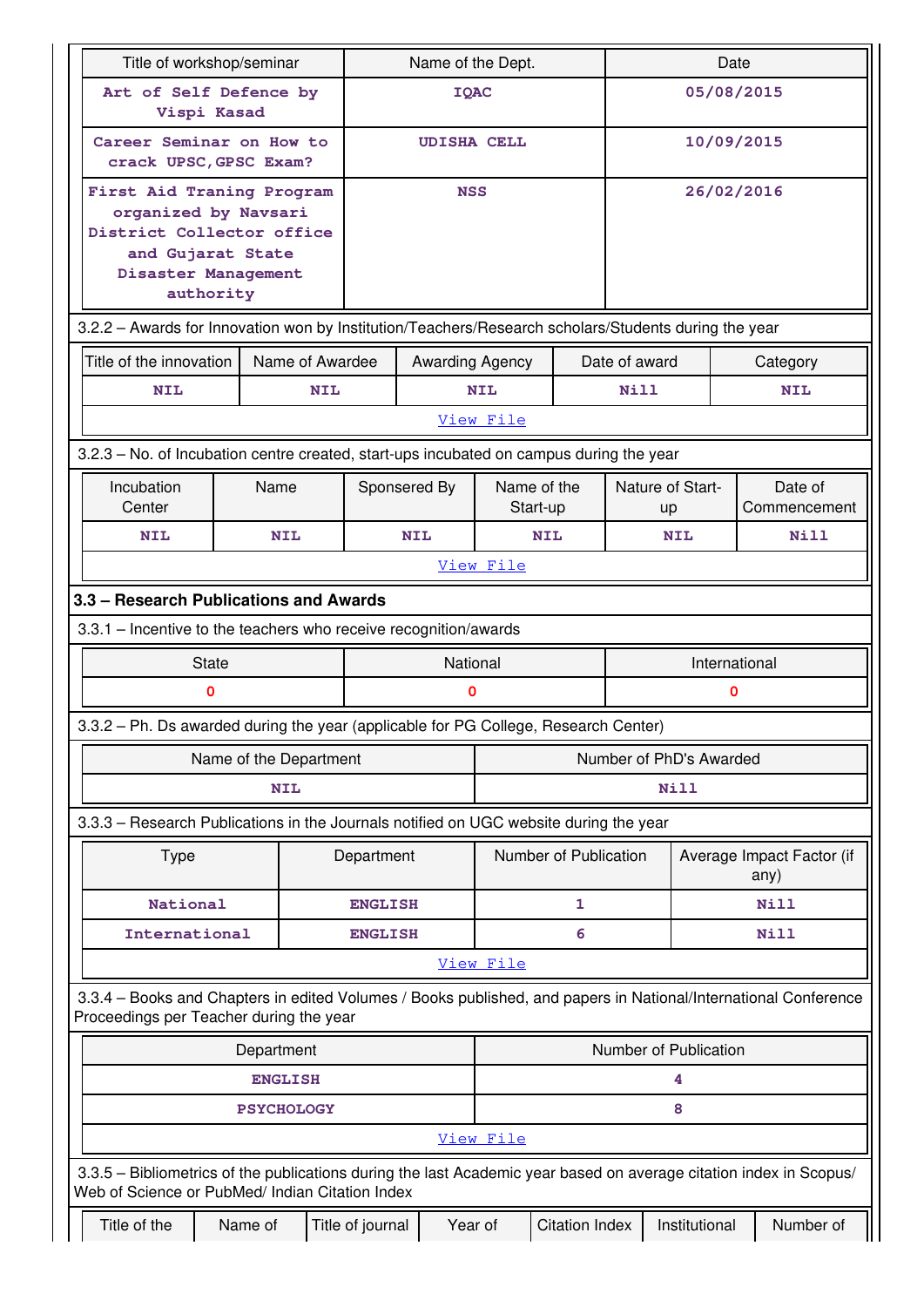| Paper                                                                                                                                                                                                              | Author                   |            |                                                              | publication |                         |    |                                                          | affiliation as<br>mentioned in<br>the publication    |     | citations<br>excluding self<br>citation                            |
|--------------------------------------------------------------------------------------------------------------------------------------------------------------------------------------------------------------------|--------------------------|------------|--------------------------------------------------------------|-------------|-------------------------|----|----------------------------------------------------------|------------------------------------------------------|-----|--------------------------------------------------------------------|
| <b>NIL</b>                                                                                                                                                                                                         | <b>NIL</b><br><b>NIL</b> |            |                                                              |             | <b>Nill</b>             |    | $\mathbf 0$                                              | <b>NIL</b>                                           |     | Nill                                                               |
|                                                                                                                                                                                                                    |                          |            |                                                              |             | View File               |    |                                                          |                                                      |     |                                                                    |
| 3.3.6 - h-Index of the Institutional Publications during the year. (based on Scopus/ Web of science)                                                                                                               |                          |            |                                                              |             |                         |    |                                                          |                                                      |     |                                                                    |
| Title of the<br>Paper                                                                                                                                                                                              | Name of<br>Author        |            | Title of journal                                             |             | Year of<br>publication  |    | h-index                                                  | Number of<br>citations<br>excluding self<br>citation |     | Institutional<br>affiliation as<br>mentioned in<br>the publication |
| <b>NIL</b>                                                                                                                                                                                                         |                          | <b>NIL</b> | <b>NIL</b>                                                   |             | <b>Nill</b>             |    | <b>Nill</b>                                              | Nill                                                 |     | $\mathbf 0$                                                        |
|                                                                                                                                                                                                                    |                          |            |                                                              |             | View File               |    |                                                          |                                                      |     |                                                                    |
| 3.3.7 - Faculty participation in Seminars/Conferences and Symposia during the year:                                                                                                                                |                          |            |                                                              |             |                         |    |                                                          |                                                      |     |                                                                    |
| Number of Faculty                                                                                                                                                                                                  |                          |            | International                                                |             | National                |    | <b>State</b>                                             |                                                      |     | Local                                                              |
| Attended/Semi<br>nars/Workshops                                                                                                                                                                                    |                          |            | 6                                                            |             | $\overline{7}$          |    | $\overline{7}$                                           |                                                      |     | $\overline{\mathbf{2}}$                                            |
| Presented<br>papers                                                                                                                                                                                                |                          |            | 4                                                            |             | $\overline{\mathbf{2}}$ |    | $\mathbf{1}$                                             |                                                      |     | <b>Nill</b>                                                        |
| <b>Resource</b><br>persons                                                                                                                                                                                         |                          |            | <b>Nill</b>                                                  |             | Nill                    |    | Nill                                                     |                                                      | 17  |                                                                    |
|                                                                                                                                                                                                                    |                          |            |                                                              |             | View File               |    |                                                          |                                                      |     |                                                                    |
| 3.4 - Extension Activities                                                                                                                                                                                         |                          |            |                                                              |             |                         |    |                                                          |                                                      |     |                                                                    |
| 3.4.1 – Number of extension and outreach programmes conducted in collaboration with industry, community and<br>Non- Government Organisations through NSS/NCC/Red cross/Youth Red Cross (YRC) etc., during the year |                          |            |                                                              |             |                         |    |                                                          |                                                      |     |                                                                    |
| Title of the activities                                                                                                                                                                                            |                          |            | Organising unit/agency/<br>collaborating agency              |             |                         |    | Number of teachers<br>participated in such<br>activities |                                                      |     | Number of students<br>participated in such<br>activities           |
| CELEBRARTION OF<br><b>INDEPENDANCE DAY</b>                                                                                                                                                                         |                          |            | NCC, NSS AND<br><b>COLLEGE FAMILY</b>                        |             | 52                      |    |                                                          | 176                                                  |     |                                                                    |
| <b>BLOOD DONATION</b><br><b>CAMP</b>                                                                                                                                                                               |                          |            | <b>NSS</b>                                                   |             |                         | 5. |                                                          |                                                      |     | 88                                                                 |
| OATH ON NON<br><b>VIOLENCE AND PEACE</b>                                                                                                                                                                           |                          |            | SAMUDAYIK SEVA<br><b>DHARA</b>                               |             |                         |    | 5.                                                       |                                                      | 65  |                                                                    |
| <b>44TH ANNUAL NSS</b><br>CAMP AT GANDHIDHAR<br><b>KACHHOLI</b>                                                                                                                                                    |                          |            | <b>NSS</b>                                                   |             |                         |    | 5.                                                       |                                                      | 53  |                                                                    |
| <b>CELEBRATION OF</b><br><b>SARADAR PATEL S</b><br><b>BIRTHDAY AS</b><br>NATIONAL UNITY DAY                                                                                                                        |                          | <b>NSS</b> |                                                              |             |                         | 15 |                                                          |                                                      | 90  |                                                                    |
| <b>VOTERS AWARENESS</b><br><b>PROGRAMM</b>                                                                                                                                                                         |                          |            | <b>NSS</b>                                                   |             |                         |    | 15                                                       |                                                      |     | 80                                                                 |
| THELESEMIA CHECK<br>UP CAMP                                                                                                                                                                                        |                          |            | NSS UNIT WITH<br><b>SNEH SETU</b><br><b>CHARITABLE TRUST</b> |             |                         |    | 5.                                                       |                                                      |     | 800                                                                |
| <b>CELEBRATION OF</b><br><b>REPUBLIC DAY</b>                                                                                                                                                                       |                          |            | NCC, NSS AND<br><b>COLLEGE FAMILY</b>                        |             |                         | 50 |                                                          |                                                      | 160 |                                                                    |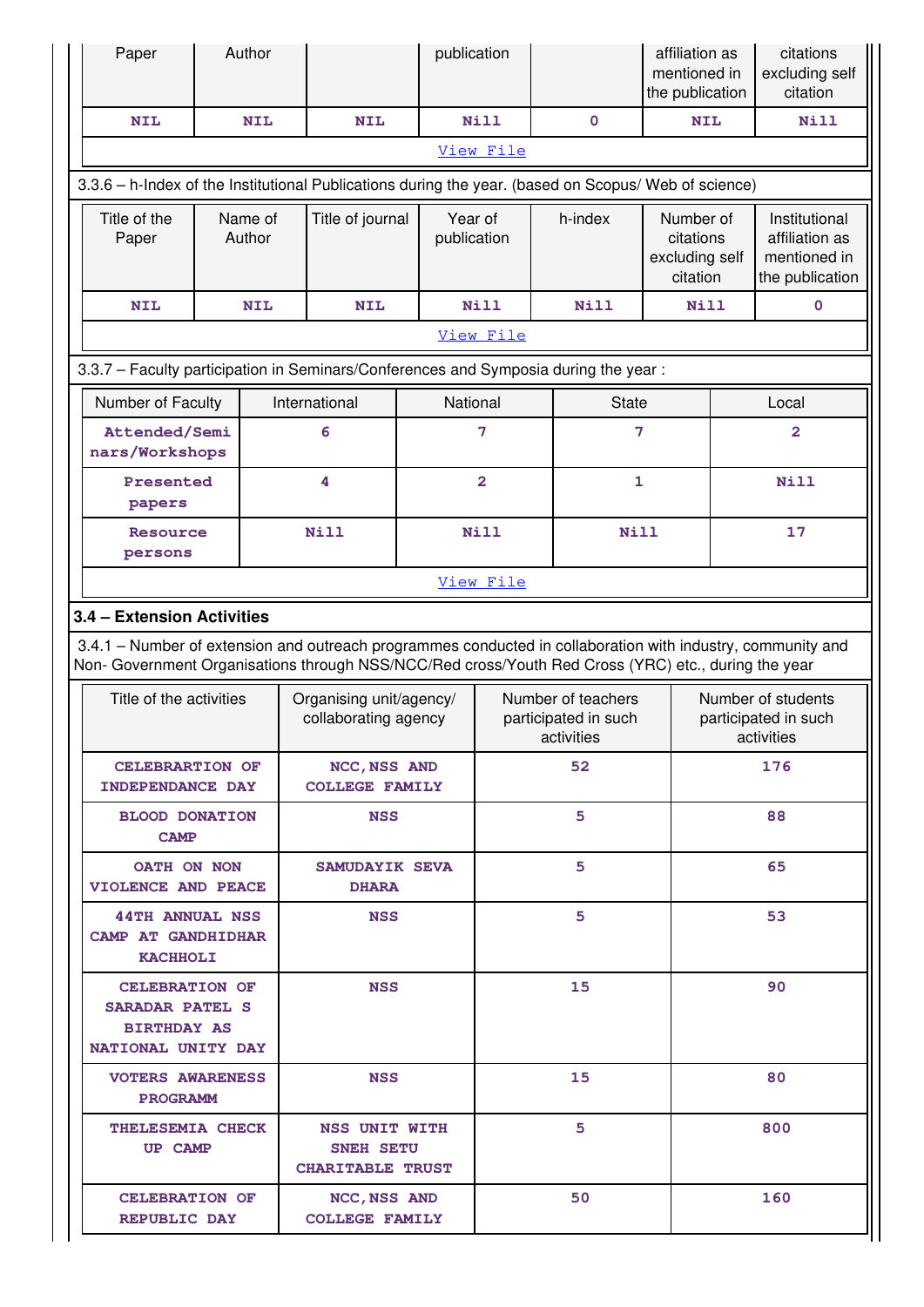| View File                                                                                                                                                                                                      |  |                                                                               |                                                                                                          |                     |                                                         |                                        |                                                         |  |
|----------------------------------------------------------------------------------------------------------------------------------------------------------------------------------------------------------------|--|-------------------------------------------------------------------------------|----------------------------------------------------------------------------------------------------------|---------------------|---------------------------------------------------------|----------------------------------------|---------------------------------------------------------|--|
| 3.4.2 - Awards and recognition received for extension activities from Government and other recognized bodies<br>during the year                                                                                |  |                                                                               |                                                                                                          |                     |                                                         |                                        |                                                         |  |
| Name of the activity                                                                                                                                                                                           |  | Award/Recognition                                                             |                                                                                                          |                     | <b>Awarding Bodies</b>                                  | Number of students<br><b>Benefited</b> |                                                         |  |
| <b>NIL</b>                                                                                                                                                                                                     |  | <b>NIL</b>                                                                    |                                                                                                          | <b>NIL</b>          |                                                         |                                        | Nill                                                    |  |
|                                                                                                                                                                                                                |  |                                                                               |                                                                                                          | View File           |                                                         |                                        |                                                         |  |
| 3.4.3 - Students participating in extension activities with Government Organisations, Non-Government<br>Organisations and programmes such as Swachh Bharat, Aids Awareness, Gender Issue, etc. during the year |  |                                                                               |                                                                                                          |                     |                                                         |                                        |                                                         |  |
| Name of the scheme                                                                                                                                                                                             |  | Organising unit/Agen<br>cy/collaborating<br>agency                            | Name of the activity                                                                                     |                     | Number of teachers<br>participated in such<br>activites |                                        | Number of students<br>participated in such<br>activites |  |
| <b>NCC</b>                                                                                                                                                                                                     |  | NCC, NSS AND<br><b>COLLEGE FAMILY</b>                                         | OF REPUBLIC DAY                                                                                          | <b>CELEBRATION</b>  | 50                                                      |                                        | 160                                                     |  |
| <b>NSS</b>                                                                                                                                                                                                     |  | <b>NSS UNIT WITH</b><br><b>SNEH SETU</b><br><b>CHARITABLE</b><br><b>TRUST</b> | <b>THELESEMIA</b><br><b>CHECK UP CAMP</b>                                                                |                     | 5                                                       |                                        | 800                                                     |  |
| <b>NSS</b>                                                                                                                                                                                                     |  | <b>NSS</b>                                                                    | <b>VOTERS</b><br><b>AWARENESS</b><br><b>PROGRAMM</b>                                                     |                     | 15                                                      |                                        | 80                                                      |  |
| <b>NSS</b>                                                                                                                                                                                                     |  | <b>NSS</b>                                                                    | <b>CELEBRATION</b><br>OF SARADAR<br><b>PATEL S</b><br><b>BIRTHDAY AS</b><br>NATIONAL UNITY<br><b>DAY</b> |                     | 15                                                      |                                        | 90                                                      |  |
| <b>NSS</b>                                                                                                                                                                                                     |  | <b>NSS</b>                                                                    | NSS CAMP AT<br><b>GANDHIDHAR</b><br><b>KACHHOLI</b>                                                      | <b>44TH ANNUAL</b>  | 5                                                       |                                        | 53                                                      |  |
| <b>SAPTDHARA</b>                                                                                                                                                                                               |  | <b>SAMUDAYIK</b><br><b>SEVA DHARA</b>                                         | <b>VIOLENCE AND</b><br><b>PEACE</b>                                                                      | OATH ON NON         | 5                                                       |                                        | 65                                                      |  |
| <b>NSS</b>                                                                                                                                                                                                     |  | <b>NSS</b>                                                                    | DONATION CAMP                                                                                            | <b>BLOOD</b>        | 5                                                       |                                        | 88                                                      |  |
| <b>NSS</b>                                                                                                                                                                                                     |  | NCC, NSS AND<br><b>COLLEGE FAMILY</b>                                         | OF INDEPENDANCE<br><b>DAY</b>                                                                            | <b>CELEBRARTION</b> | 52                                                      |                                        | 176                                                     |  |
|                                                                                                                                                                                                                |  |                                                                               |                                                                                                          | View File           |                                                         |                                        |                                                         |  |
| 3.5 - Collaborations                                                                                                                                                                                           |  |                                                                               |                                                                                                          |                     |                                                         |                                        |                                                         |  |
| 3.5.1 - Number of Collaborative activities for research, faculty exchange, student exchange during the year                                                                                                    |  |                                                                               |                                                                                                          |                     |                                                         |                                        |                                                         |  |
| Nature of activity                                                                                                                                                                                             |  | Participant                                                                   |                                                                                                          |                     | Source of financial support                             |                                        | Duration                                                |  |
| (MENTORING) LIFE<br><b>MANAGEMENT</b>                                                                                                                                                                          |  | <b>ADVOCATES</b>                                                              |                                                                                                          | <b>NIL</b>          |                                                         | 1                                      |                                                         |  |
| <b>SPEECH ON</b><br>IMPORTANCE OF GURU                                                                                                                                                                         |  | <b>B.ED. TRAINERS</b>                                                         |                                                                                                          |                     | <b>NIL</b>                                              |                                        | $\mathbf{1}$                                            |  |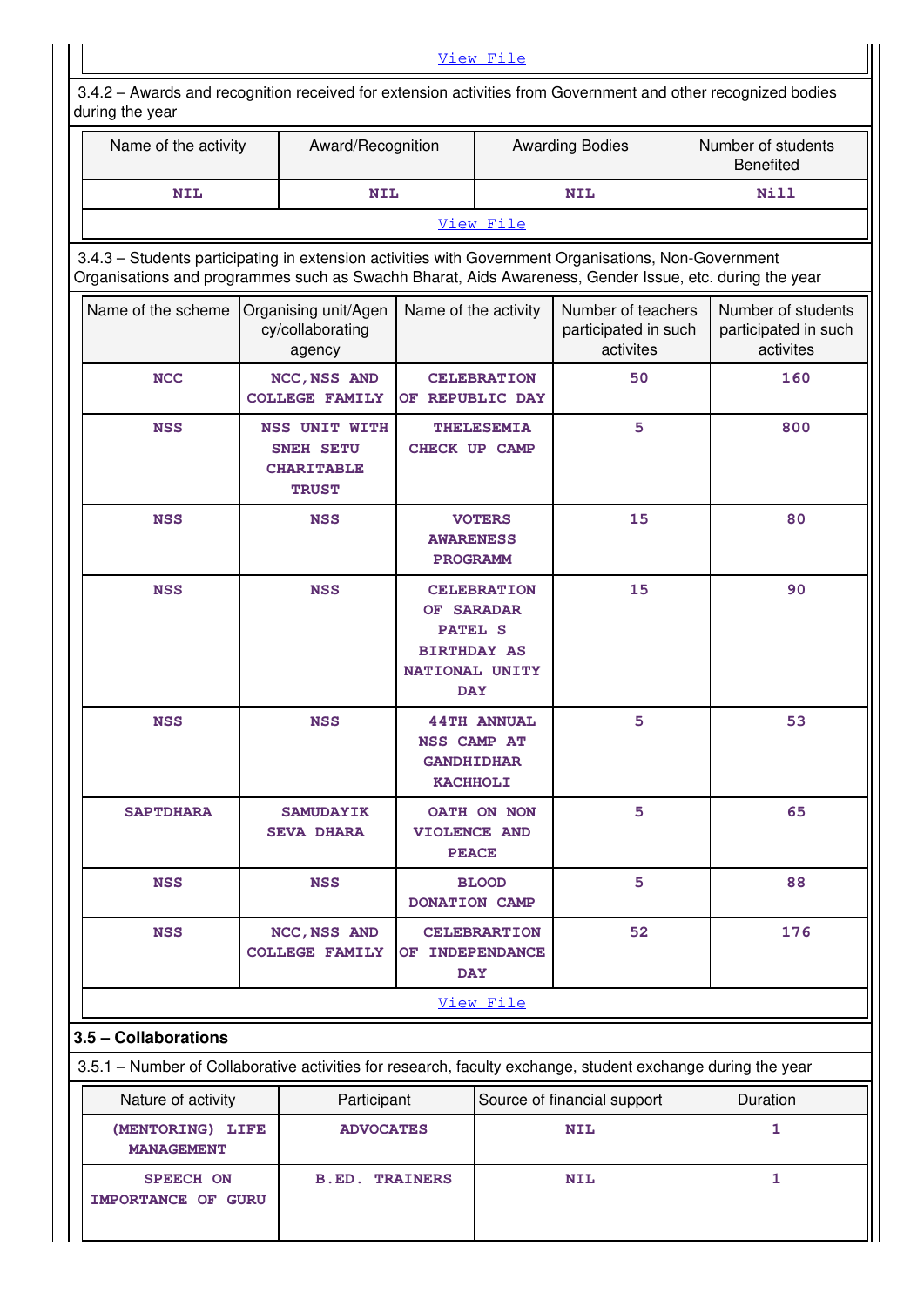| (MENTORING)<br>PREPARATION OF<br><b>BOARD EXAMINATION</b>                                                                                                |                         |            | 10TH AND 12TH<br><b>STUDENST</b>                                                                  | <b>NIL</b>                                     |                                |         | 1                                                         |
|----------------------------------------------------------------------------------------------------------------------------------------------------------|-------------------------|------------|---------------------------------------------------------------------------------------------------|------------------------------------------------|--------------------------------|---------|-----------------------------------------------------------|
| <b>SPEECH ON VALUE</b><br>OF SOCIAL LIFE                                                                                                                 |                         |            | <b>ANAVIL SAMAJ</b>                                                                               | <b>NIL</b>                                     |                                |         | $\mathbf{1}$                                              |
| <b>TEACHER</b>                                                                                                                                           | <b>SPEECH ON IDEAL</b>  |            | <b>TEACHERS</b>                                                                                   | <b>NIL</b>                                     |                                | 1       |                                                           |
| <b>SPEECH ON IDEAL</b><br><b>TEACHER</b>                                                                                                                 |                         |            | <b>TEACHERS</b>                                                                                   | <b>NIL</b>                                     |                                |         | $\mathbf{1}$                                              |
| (MENTORING)<br>MEMORY TECHNIQUE                                                                                                                          |                         |            | <b>12TH STUDENTS</b>                                                                              | <b>NIL</b>                                     |                                |         | $\mathbf{1}$                                              |
| (MENTORING) DE-<br><b>ADDICTION</b>                                                                                                                      |                         |            | <b>ADIVASI YUVA</b>                                                                               | <b>NIL</b>                                     |                                |         | $\mathbf{1}$                                              |
| (MENTORING) ART<br>OF LIVING                                                                                                                             |                         |            | RAJPUT SAMAJ                                                                                      | <b>NIL</b>                                     |                                |         | 1                                                         |
| (MENTORING)<br>PERSONALITY<br><b>DEVELOPMENT</b>                                                                                                         |                         |            | <b>STUDENTS</b>                                                                                   | <b>NIL</b>                                     |                                |         | $\mathbf{1}$                                              |
|                                                                                                                                                          |                         |            |                                                                                                   | View File                                      |                                |         |                                                           |
| 3.5.2 - Linkages with institutions/industries for internship, on-the- job training, project work, sharing of research<br>facilities etc. during the year |                         |            |                                                                                                   |                                                |                                |         |                                                           |
| Nature of linkage                                                                                                                                        | Title of the<br>linkage |            | Name of the<br>partnering<br>institution/<br>industry<br>/research lab<br>with contact<br>details | <b>Duration From</b>                           | <b>Duration To</b>             |         | Participant                                               |
| <b>NIL</b>                                                                                                                                               |                         | <b>NIL</b> | <b>NIL</b>                                                                                        | <b>Nill</b>                                    | <b>Nill</b>                    |         | 00                                                        |
|                                                                                                                                                          |                         |            |                                                                                                   | View File                                      |                                |         |                                                           |
| 3.5.3 - MoUs signed with institutions of national, international importance, other universities, industries, corporate<br>houses etc. during the year    |                         |            |                                                                                                   |                                                |                                |         |                                                           |
| Organisation                                                                                                                                             |                         |            | Date of MoU signed                                                                                | Purpose/Activities                             |                                |         | Number of<br>students/teachers<br>participated under MoUs |
| <b>NIL</b>                                                                                                                                               |                         |            | Nill                                                                                              | <b>NIL</b>                                     |                                |         | Nill                                                      |
|                                                                                                                                                          |                         |            |                                                                                                   | View File                                      |                                |         |                                                           |
| <b>CRITERION IV - INFRASTRUCTURE AND LEARNING RESOURCES</b>                                                                                              |                         |            |                                                                                                   |                                                |                                |         |                                                           |
| 4.1 - Physical Facilities                                                                                                                                |                         |            |                                                                                                   |                                                |                                |         |                                                           |
| 4.1.1 - Budget allocation, excluding salary for infrastructure augmentation during the year                                                              |                         |            |                                                                                                   |                                                |                                |         |                                                           |
| Budget allocated for infrastructure augmentation                                                                                                         |                         |            |                                                                                                   | Budget utilized for infrastructure development |                                |         |                                                           |
|                                                                                                                                                          |                         | 1075000    |                                                                                                   |                                                |                                | 1093004 |                                                           |
| 4.1.2 - Details of augmentation in infrastructure facilities during the year                                                                             |                         |            |                                                                                                   |                                                |                                |         |                                                           |
|                                                                                                                                                          | <b>Facilities</b>       |            |                                                                                                   |                                                | <b>Existing or Newly Added</b> |         |                                                           |
| Campus Area                                                                                                                                              |                         |            |                                                                                                   | Existing                                       |                                |         |                                                           |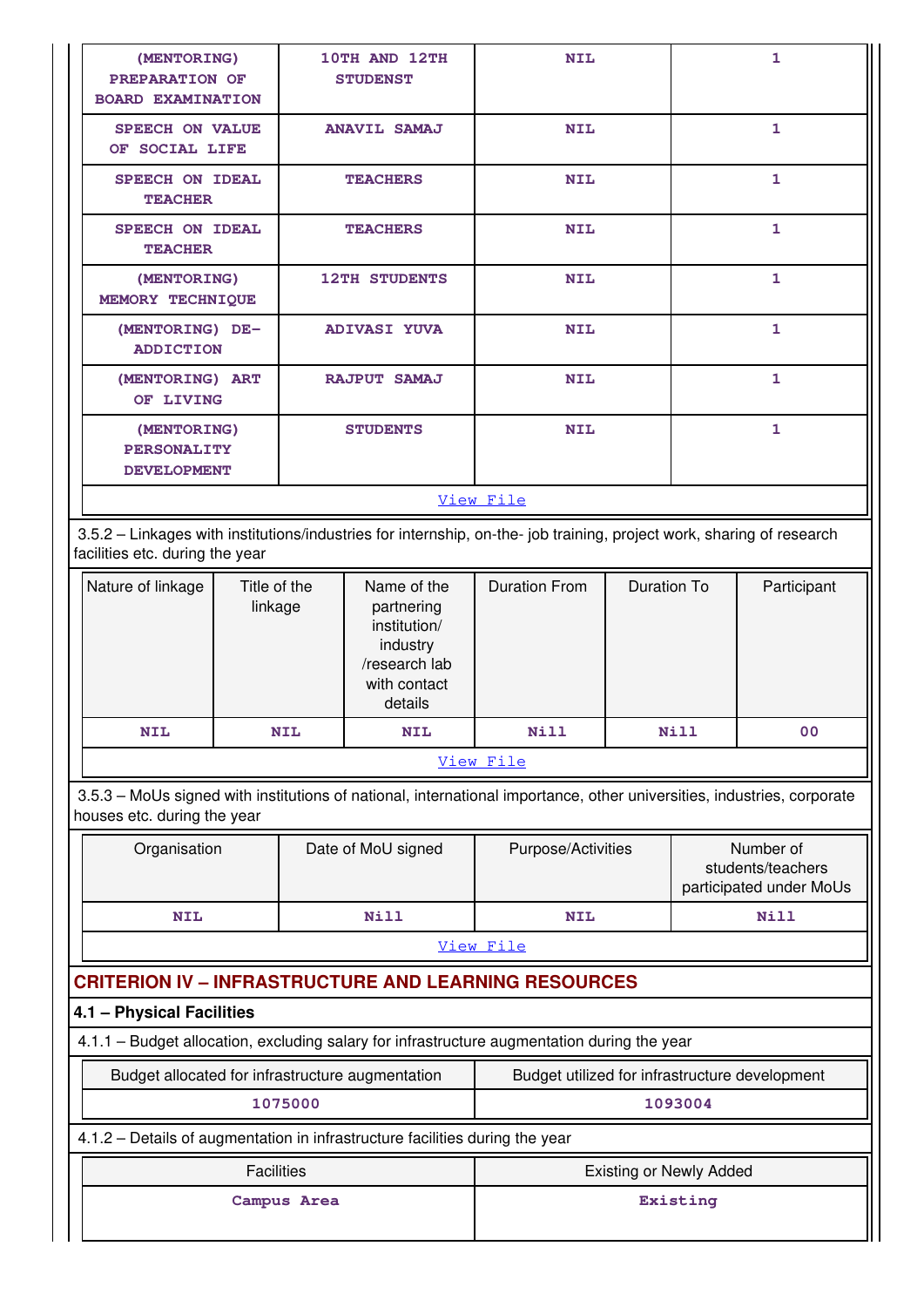|                                                                             | Class rooms                |               |            |                                                                                                                                                                                                                |                            | Existing            |             |                                          |                    |    |                                                   |         |               |
|-----------------------------------------------------------------------------|----------------------------|---------------|------------|----------------------------------------------------------------------------------------------------------------------------------------------------------------------------------------------------------------|----------------------------|---------------------|-------------|------------------------------------------|--------------------|----|---------------------------------------------------|---------|---------------|
|                                                                             |                            | Laboratories  |            |                                                                                                                                                                                                                |                            |                     |             |                                          | Existing           |    |                                                   |         |               |
|                                                                             |                            | Seminar Halls |            |                                                                                                                                                                                                                |                            |                     |             |                                          | Existing           |    |                                                   |         |               |
|                                                                             |                            |               |            | Seminar halls with ICT facilities                                                                                                                                                                              |                            |                     |             |                                          | Existing           |    |                                                   |         |               |
|                                                                             |                            |               |            | Value of the equipment purchased<br>during the year (rs. in lakhs)                                                                                                                                             |                            |                     | Newly Added |                                          |                    |    |                                                   |         |               |
|                                                                             |                            |               |            | Number of important equipments<br>purchased (Greater than 1-0 lakh)                                                                                                                                            |                            |                     |             |                                          | Newly Added        |    |                                                   |         |               |
| during the current year                                                     |                            |               |            |                                                                                                                                                                                                                |                            |                     |             |                                          |                    |    |                                                   |         |               |
|                                                                             |                            |               |            | Classrooms with Wi-Fi OR LAN                                                                                                                                                                                   |                            | Existing            |             |                                          |                    |    |                                                   |         |               |
|                                                                             |                            |               |            |                                                                                                                                                                                                                |                            | View File           |             |                                          |                    |    |                                                   |         |               |
| 4.2 - Library as a Learning Resource                                        |                            |               |            |                                                                                                                                                                                                                |                            |                     |             |                                          |                    |    |                                                   |         |               |
|                                                                             |                            |               |            | 4.2.1 - Library is automated {Integrated Library Management System (ILMS)}                                                                                                                                     |                            |                     |             |                                          |                    |    |                                                   |         |               |
| Name of the ILMS<br>Nature of automation (fully<br>software<br>or patially) |                            |               |            |                                                                                                                                                                                                                |                            | Version             |             |                                          | Year of automation |    |                                                   |         |               |
|                                                                             | <b>NIL</b>                 |               |            | <b>Nill</b>                                                                                                                                                                                                    |                            |                     |             | <b>NIL</b>                               |                    |    |                                                   | 2021    |               |
| 4.2.2 - Library Services                                                    |                            |               |            |                                                                                                                                                                                                                |                            |                     |             |                                          |                    |    |                                                   |         |               |
| Library<br>Service Type                                                     |                            |               | Existing   |                                                                                                                                                                                                                |                            | Newly Added         |             |                                          |                    |    | Total                                             |         |               |
| Text<br>49968<br><b>Books</b>                                               |                            |               |            | 1637173                                                                                                                                                                                                        |                            | 861<br>85491        |             |                                          | 50829              |    |                                                   | 1722664 |               |
| Reference<br><b>Books</b>                                                   |                            | Nill          |            | Nill                                                                                                                                                                                                           |                            | 12<br>4720          |             |                                          | $12 \overline{ }$  |    |                                                   | 4720    |               |
| <b>Journals</b>                                                             |                            | 10            |            | Nill                                                                                                                                                                                                           |                            | <b>Nill</b>         |             | Nill                                     |                    | 10 |                                                   |         | Nill          |
| Others (s<br>pecify)                                                        |                            | Nill          |            | Nill                                                                                                                                                                                                           |                            | 266<br>34687        |             |                                          | 266                |    |                                                   | 34687   |               |
|                                                                             |                            |               |            |                                                                                                                                                                                                                |                            | View File           |             |                                          |                    |    |                                                   |         |               |
| (Learning Management System (LMS) etc                                       |                            |               |            | 4.2.3 - E-content developed by teachers such as: e-PG- Pathshala, CEC (under e-PG- Pathshala CEC (Under<br>Graduate) SWAYAM other MOOCs platform NPTEL/NMEICT/any other Government initiatives & institutional |                            |                     |             |                                          |                    |    |                                                   |         |               |
|                                                                             | Name of the Teacher        |               |            | Name of the Module                                                                                                                                                                                             |                            |                     |             | Platform on which module<br>is developed |                    |    | Date of launching e-                              | content |               |
| <b>NIL</b>                                                                  |                            |               | <b>NIL</b> |                                                                                                                                                                                                                |                            | <b>NIL</b>          |             |                                          |                    |    | Nill                                              |         |               |
|                                                                             |                            |               |            |                                                                                                                                                                                                                |                            | View File           |             |                                          |                    |    |                                                   |         |               |
| 4.3 - IT Infrastructure                                                     |                            |               |            |                                                                                                                                                                                                                |                            |                     |             |                                          |                    |    |                                                   |         |               |
| 4.3.1 - Technology Upgradation (overall)                                    |                            |               |            |                                                                                                                                                                                                                |                            |                     |             |                                          |                    |    |                                                   |         |               |
| <b>Type</b>                                                                 | <b>Total Co</b><br>mputers | Lab           | Computer   | Internet                                                                                                                                                                                                       | <b>Browsing</b><br>centers | Computer<br>Centers |             | Office                                   | Departme<br>nts    |    | Available<br><b>Bandwidt</b><br>h (MBPS/<br>GBPS) |         | <b>Others</b> |
| Existin<br>g                                                                | 6                          | $\mathbf 0$   |            | 6                                                                                                                                                                                                              | $\mathbf 0$                | $\mathbf 0$         |             | 5                                        | $\mathbf{0}$       |    | 20                                                |         | 1             |
| Added                                                                       | 10                         | 10            |            | 10                                                                                                                                                                                                             | $\mathbf 0$                | $\mathbf 0$         |             | $\mathbf 0$                              | $\mathbf 0$        |    | $\mathbf 0$                                       |         | $\mathbf 0$   |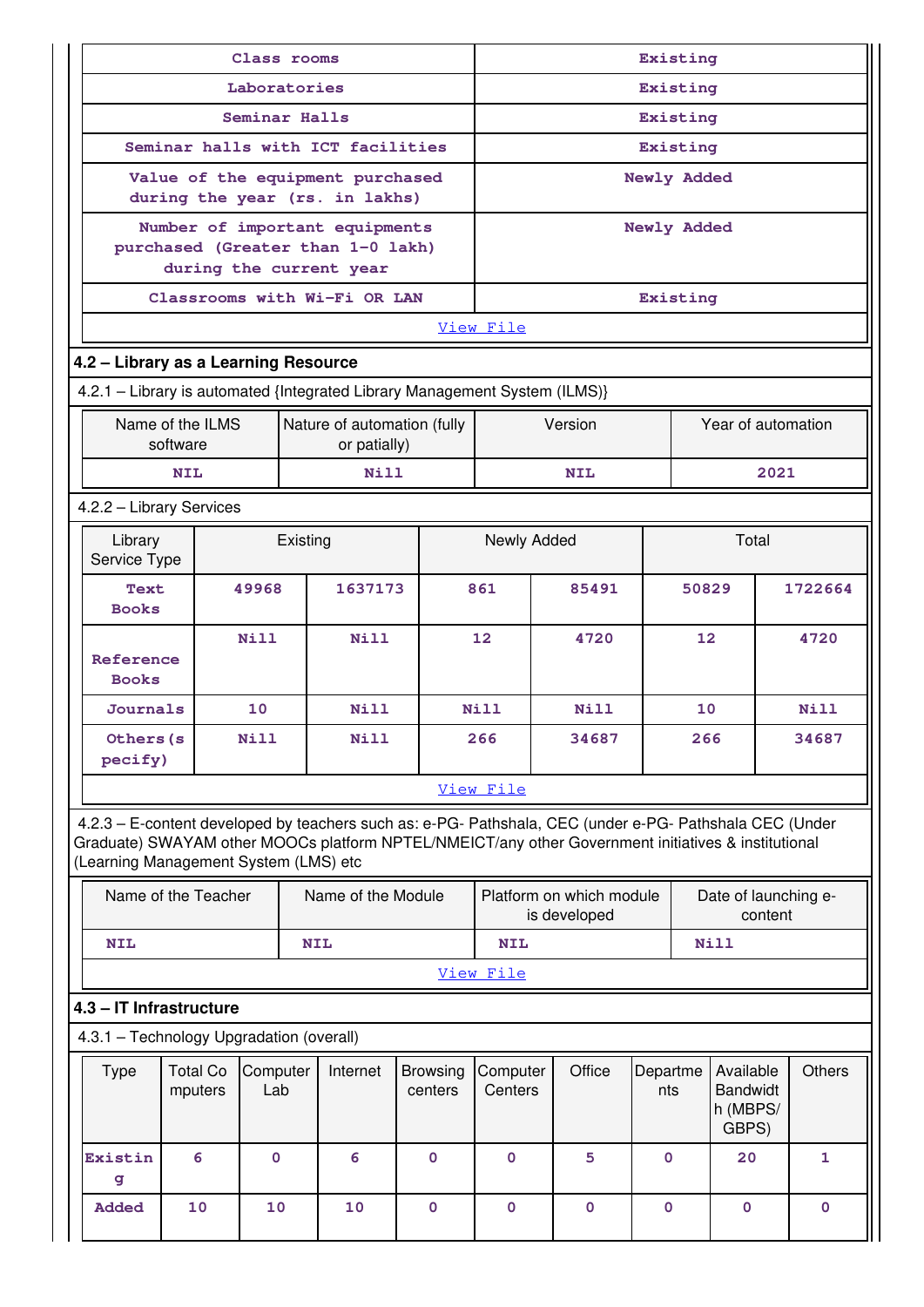| Total                                                                                                                                                                                                                                                                                                                                                                                                                                                                                                                                                                                                                                                                                                                                                                                                                                                                                                                                                                                                                                                                                                                                                                                                                                                                                                                                                                                                                                                                                                                                                   | 16                                             | 10 | 16                                                                                                                                                                                                                               | 0 | 0                                         | 5                  | 0                                                              | 20                                                  | 1 |
|---------------------------------------------------------------------------------------------------------------------------------------------------------------------------------------------------------------------------------------------------------------------------------------------------------------------------------------------------------------------------------------------------------------------------------------------------------------------------------------------------------------------------------------------------------------------------------------------------------------------------------------------------------------------------------------------------------------------------------------------------------------------------------------------------------------------------------------------------------------------------------------------------------------------------------------------------------------------------------------------------------------------------------------------------------------------------------------------------------------------------------------------------------------------------------------------------------------------------------------------------------------------------------------------------------------------------------------------------------------------------------------------------------------------------------------------------------------------------------------------------------------------------------------------------------|------------------------------------------------|----|----------------------------------------------------------------------------------------------------------------------------------------------------------------------------------------------------------------------------------|---|-------------------------------------------|--------------------|----------------------------------------------------------------|-----------------------------------------------------|---|
|                                                                                                                                                                                                                                                                                                                                                                                                                                                                                                                                                                                                                                                                                                                                                                                                                                                                                                                                                                                                                                                                                                                                                                                                                                                                                                                                                                                                                                                                                                                                                         |                                                |    | 4.3.2 – Bandwidth available of internet connection in the Institution (Leased line)                                                                                                                                              |   |                                           |                    |                                                                |                                                     |   |
|                                                                                                                                                                                                                                                                                                                                                                                                                                                                                                                                                                                                                                                                                                                                                                                                                                                                                                                                                                                                                                                                                                                                                                                                                                                                                                                                                                                                                                                                                                                                                         |                                                |    |                                                                                                                                                                                                                                  |   | 20 MBPS/ GBPS                             |                    |                                                                |                                                     |   |
| 4.3.3 - Facility for e-content                                                                                                                                                                                                                                                                                                                                                                                                                                                                                                                                                                                                                                                                                                                                                                                                                                                                                                                                                                                                                                                                                                                                                                                                                                                                                                                                                                                                                                                                                                                          |                                                |    |                                                                                                                                                                                                                                  |   |                                           |                    |                                                                |                                                     |   |
|                                                                                                                                                                                                                                                                                                                                                                                                                                                                                                                                                                                                                                                                                                                                                                                                                                                                                                                                                                                                                                                                                                                                                                                                                                                                                                                                                                                                                                                                                                                                                         |                                                |    | Name of the e-content development facility                                                                                                                                                                                       |   |                                           |                    | recording facility                                             | Provide the link of the videos and media centre and |   |
|                                                                                                                                                                                                                                                                                                                                                                                                                                                                                                                                                                                                                                                                                                                                                                                                                                                                                                                                                                                                                                                                                                                                                                                                                                                                                                                                                                                                                                                                                                                                                         |                                                |    | <b>NIL</b>                                                                                                                                                                                                                       |   |                                           |                    | <b>Nill</b>                                                    |                                                     |   |
|                                                                                                                                                                                                                                                                                                                                                                                                                                                                                                                                                                                                                                                                                                                                                                                                                                                                                                                                                                                                                                                                                                                                                                                                                                                                                                                                                                                                                                                                                                                                                         |                                                |    | 4.4 - Maintenance of Campus Infrastructure                                                                                                                                                                                       |   |                                           |                    |                                                                |                                                     |   |
| 4.4.1 – Expenditure incurred on maintenance of physical facilities and academic support facilities, excluding salary<br>component, during the year                                                                                                                                                                                                                                                                                                                                                                                                                                                                                                                                                                                                                                                                                                                                                                                                                                                                                                                                                                                                                                                                                                                                                                                                                                                                                                                                                                                                      |                                                |    |                                                                                                                                                                                                                                  |   |                                           |                    |                                                                |                                                     |   |
| Assigned Budget on<br>Expenditure incurred on<br>academic facilities<br>maintenance of academic<br>facilities                                                                                                                                                                                                                                                                                                                                                                                                                                                                                                                                                                                                                                                                                                                                                                                                                                                                                                                                                                                                                                                                                                                                                                                                                                                                                                                                                                                                                                           |                                                |    |                                                                                                                                                                                                                                  |   | Assigned budget on<br>physical facilities |                    | Expenditure incurredon<br>maintenance of physical<br>facilites |                                                     |   |
|                                                                                                                                                                                                                                                                                                                                                                                                                                                                                                                                                                                                                                                                                                                                                                                                                                                                                                                                                                                                                                                                                                                                                                                                                                                                                                                                                                                                                                                                                                                                                         | 4000000                                        |    | 4056882                                                                                                                                                                                                                          |   | 800000                                    |                    |                                                                | 790573                                              |   |
|                                                                                                                                                                                                                                                                                                                                                                                                                                                                                                                                                                                                                                                                                                                                                                                                                                                                                                                                                                                                                                                                                                                                                                                                                                                                                                                                                                                                                                                                                                                                                         | institutional Website, provide link)           |    | 4.4.2 – Procedures and policies for maintaining and utilizing physical, academic and support facilities - laboratory,<br>library, sports complex, computers, classrooms etc. (maximum 500 words) (information to be available in |   |                                           |                    |                                                                |                                                     |   |
| The institution provides a composite infrastructure in all functional areas<br>to make sure that the requisite of teaching, learning and other processes<br>indicated by the statutory bodies are met with excellence. With an objective to<br>provide quality education by marching towards our motto "EXCELSIOR", a wide<br>spread policy in infrastructure is framed and implemented. This policy is need<br>based and is implemented on priority bases upon the guidelines of the statutory<br>bodies considering the overall progress in teaching techniques, extension and<br>maintenance of the campus infrastructure, up gradation of laboratory<br>equipments, purchase of office furniture and electrical items and maintaining<br>of the records of the purchase and depreciated assets. The campus has an able<br>maintenance team of supervisors, electricians, technicians, plumbers,<br>housekeeping staff and security guards. Apart from the supervisor the other<br>team is outsourced and works professionally for the campus cleanliness,<br>maintenance and development. . All the classrooms are cleaned every day and the<br>electrician takes care of the proper working of the lights and fans. Even<br>during the exam time an additional facility of pedestal fans and curtains are<br>provided for the comfort of the students. All the washrooms are properly<br>cleaned and maintained. The plumber regularly checks the leakages to save<br>water. The fire safety equipments are also regularly checked and maintained. |                                                |    |                                                                                                                                                                                                                                  |   |                                           |                    |                                                                |                                                     |   |
|                                                                                                                                                                                                                                                                                                                                                                                                                                                                                                                                                                                                                                                                                                                                                                                                                                                                                                                                                                                                                                                                                                                                                                                                                                                                                                                                                                                                                                                                                                                                                         |                                                |    | <b>CRITERION V - STUDENT SUPPORT AND PROGRESSION</b>                                                                                                                                                                             |   |                                           |                    |                                                                |                                                     |   |
|                                                                                                                                                                                                                                                                                                                                                                                                                                                                                                                                                                                                                                                                                                                                                                                                                                                                                                                                                                                                                                                                                                                                                                                                                                                                                                                                                                                                                                                                                                                                                         | 5.1 - Student Support                          |    |                                                                                                                                                                                                                                  |   |                                           |                    |                                                                |                                                     |   |
|                                                                                                                                                                                                                                                                                                                                                                                                                                                                                                                                                                                                                                                                                                                                                                                                                                                                                                                                                                                                                                                                                                                                                                                                                                                                                                                                                                                                                                                                                                                                                         |                                                |    | 5.1.1 - Scholarships and Financial Support                                                                                                                                                                                       |   |                                           |                    |                                                                |                                                     |   |
|                                                                                                                                                                                                                                                                                                                                                                                                                                                                                                                                                                                                                                                                                                                                                                                                                                                                                                                                                                                                                                                                                                                                                                                                                                                                                                                                                                                                                                                                                                                                                         |                                                |    | Name/Title of the scheme                                                                                                                                                                                                         |   |                                           | Number of students |                                                                | <b>Amount in Rupees</b>                             |   |
|                                                                                                                                                                                                                                                                                                                                                                                                                                                                                                                                                                                                                                                                                                                                                                                                                                                                                                                                                                                                                                                                                                                                                                                                                                                                                                                                                                                                                                                                                                                                                         | <b>Financial Support</b><br>from institution   |    | <b>STUDENTS WELFARE</b><br><b>SCHEMES</b>                                                                                                                                                                                        |   |                                           | 109                |                                                                | 34396                                               |   |
|                                                                                                                                                                                                                                                                                                                                                                                                                                                                                                                                                                                                                                                                                                                                                                                                                                                                                                                                                                                                                                                                                                                                                                                                                                                                                                                                                                                                                                                                                                                                                         | <b>Financial Support</b><br>from Other Sources |    |                                                                                                                                                                                                                                  |   |                                           |                    |                                                                |                                                     |   |
|                                                                                                                                                                                                                                                                                                                                                                                                                                                                                                                                                                                                                                                                                                                                                                                                                                                                                                                                                                                                                                                                                                                                                                                                                                                                                                                                                                                                                                                                                                                                                         | a) National                                    |    | <b>STATE GOVERNMENT</b><br><b>POST METRICS</b><br><b>SCHOLARSHIP</b>                                                                                                                                                             |   |                                           | 759                |                                                                | 3270870                                             |   |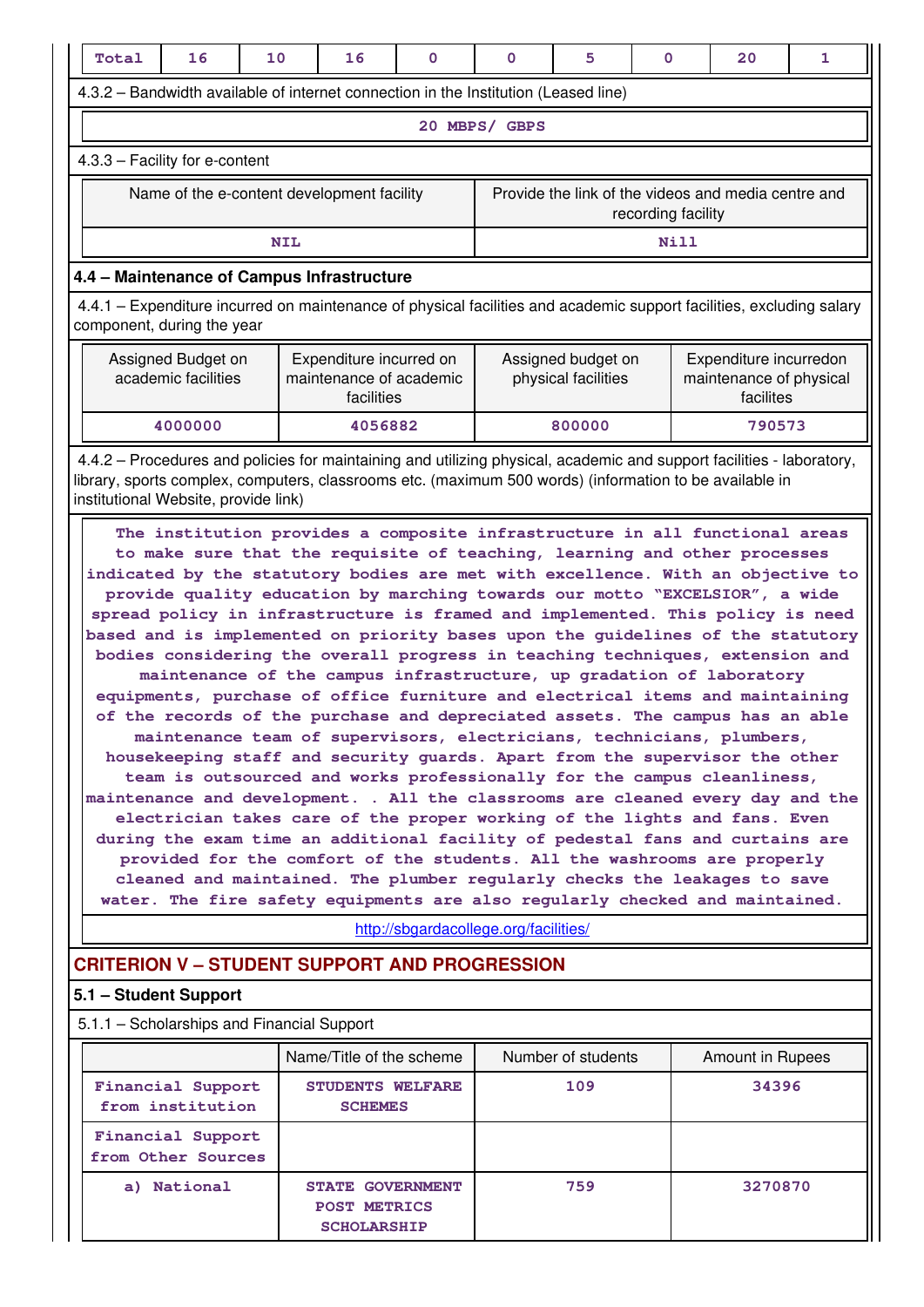| na.<br>-- | 37 T T<br>. .<br>---- | . | -- |
|-----------|-----------------------|---|----|
|           |                       |   |    |

[View File](https://assessmentonline.naac.gov.in/public/Postacc/Scholarships/8989_Scholarships_1617089330.xlsx)

 5.1.2 – Number of capability enhancement and development schemes such as Soft skill development, Remedial coaching, Language lab, Bridge courses, Yoga, Meditation, Personal Counselling and Mentoring etc.,

| Name of the capability<br>enhancement scheme | Date of implemetation | Number of students<br>enrolled | Agencies involved                          |  |  |
|----------------------------------------------|-----------------------|--------------------------------|--------------------------------------------|--|--|
| 15/06/2015<br><b>YOGA</b>                    |                       | 20                             | <b>DHARMVIR M.</b><br>DR.<br><b>GURJAR</b> |  |  |
| View File                                    |                       |                                |                                            |  |  |

 5.1.3 – Students benefited by guidance for competitive examinations and career counselling offered by the institution during the year

| Year | Name of the<br>scheme                                                                                         | Number of<br>benefited<br>students for<br>competitive<br>examination | Number of<br>benefited<br>students by<br>career<br>counseling<br>activities | Number of<br>students who<br>have passedin<br>the comp. exam | Number of<br>studentsp placed |
|------|---------------------------------------------------------------------------------------------------------------|----------------------------------------------------------------------|-----------------------------------------------------------------------------|--------------------------------------------------------------|-------------------------------|
| 2015 | <b>CAREER</b><br><b>SEMINAR ON</b><br>HOW TO CRACK<br><b>UPSC AND</b><br><b>GPSC EXAMINA</b><br><b>TIONS?</b> | 190                                                                  | 190                                                                         | Nill                                                         | Nill                          |

### [View File](https://assessmentonline.naac.gov.in/public/Postacc/Guidance/8989_Guidance_1617089700.xlsx)

 5.1.4 – Institutional mechanism for transparency, timely redressal of student grievances, Prevention of sexual harassment and ragging cases during the year

| Total grievances received | Number of grievances redressed | Avg. number of days for grievance<br>redressal |
|---------------------------|--------------------------------|------------------------------------------------|
| <b>Nill</b>               | Nill                           |                                                |

### **5.2 – Student Progression**

5.2.1 – Details of campus placement during the year

|                                    | On campus                             |                              | Off campus                         |                                       |                              |
|------------------------------------|---------------------------------------|------------------------------|------------------------------------|---------------------------------------|------------------------------|
| Nameof<br>organizations<br>visited | Number of<br>students<br>participated | Number of<br>stduents placed | Nameof<br>organizations<br>visited | Number of<br>students<br>participated | Number of<br>stduents placed |
| <b>NIL</b>                         | <b>Nill</b>                           | Nill                         | <b>NIL</b>                         | <b>Nill</b>                           | Nill                         |

### [View File](https://assessmentonline.naac.gov.in/public/Postacc/Placement/8989_Placement_1617089746.xlsx)

5.2.2 – Student progression to higher education in percentage during the year

| Year | Number of<br>students<br>enrolling into<br>higher education | Programme<br>graduated from | Depratment<br>graduated from | Name of<br>institution joined             | Name of<br>programme<br>admitted to |
|------|-------------------------------------------------------------|-----------------------------|------------------------------|-------------------------------------------|-------------------------------------|
| 2016 |                                                             | <b>BA</b>                   | <b>ENGLISH</b>               | B.ED.<br><b>COLLEGE</b><br><b>BARUMAL</b> | B.ED.                               |
| 2016 | 2                                                           | <b>MA</b>                   | <b>GUJARATI</b>              | B.ED.<br><b>COLLEGE</b>                   | B.ED.                               |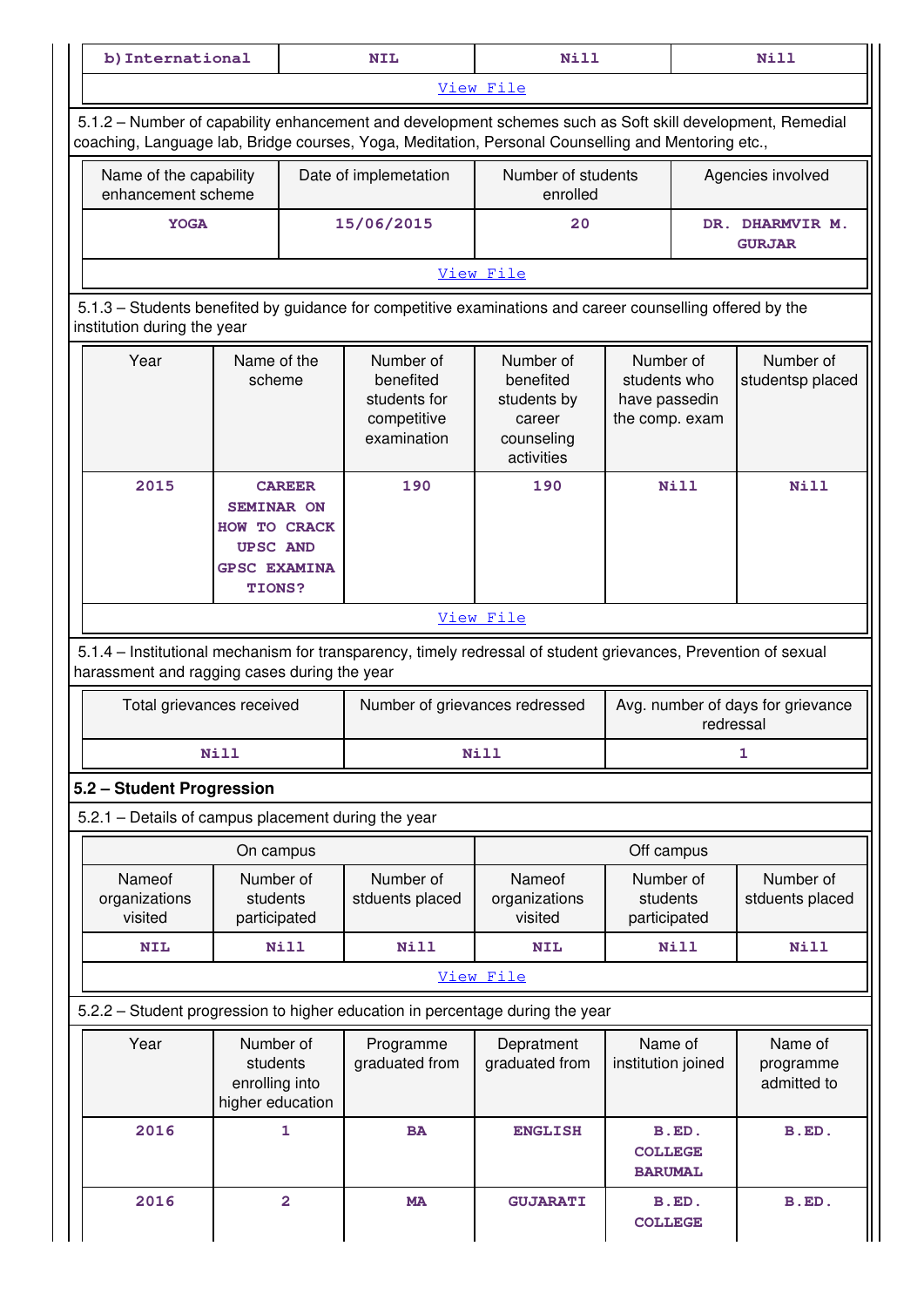|                                                                                                                                                                                        |                             |             |                                                                           | <b>BARUMAL</b>                                           |       |  |
|----------------------------------------------------------------------------------------------------------------------------------------------------------------------------------------|-----------------------------|-------------|---------------------------------------------------------------------------|----------------------------------------------------------|-------|--|
| 2016                                                                                                                                                                                   | $\mathbf{1}$                | <b>MCOM</b> | <b>FINANCIAL</b><br><b>AND</b><br><b>MANAGEMENT</b><br><b>ACCOUNTANCY</b> | B.ED.<br><b>COLLEGE</b><br><b>BARDOLI</b>                | B.ED. |  |
| 2016                                                                                                                                                                                   | $\mathbf{1}$                | <b>BA</b>   | <b>HISTORY</b>                                                            | B.ED.<br><b>COLLEGE,</b><br><b>BILOMORA</b>              | B.ED. |  |
| 2016                                                                                                                                                                                   | $\mathbf{1}$                | <b>MCOM</b> | <b>FINANCIAL</b><br><b>AND</b><br><b>MANAGEMENT</b><br><b>ACCOUNTANCY</b> | B.ED.<br><b>COLLEGE,</b><br><b>BILOMORA</b>              | B.ED. |  |
| 2016                                                                                                                                                                                   | $\mathbf{1}$                | <b>BA</b>   | <b>ENGLISH</b>                                                            | B.ED.<br>COLLEGE,<br><b>NAVSARI</b>                      | B.ED. |  |
| 2016                                                                                                                                                                                   | $\mathbf{1}$                | <b>MA</b>   | <b>HISTORY</b>                                                            | B.ED.<br>COLLEGE,<br><b>NAVSARI</b>                      | B.ED. |  |
| 2016                                                                                                                                                                                   | $\mathbf{1}$                | <b>MCOM</b> | <b>FINANCIAL</b><br><b>AND</b><br><b>MANAGEMENT</b><br><b>ACCOUNTANCY</b> | B.ED.<br><b>COLLEGE,</b><br><b>NAVSARI</b>               | B.ED. |  |
| 2016                                                                                                                                                                                   | $\mathbf{1}$                | <b>BA</b>   | <b>SANSKRIT</b>                                                           | B.ED.<br><b>COLLEGE,</b><br><b>SURAT</b>                 | B.ED. |  |
| 2016                                                                                                                                                                                   | $\mathbf{1}$                | <b>MCOM</b> | <b>FINANCIAL</b><br><b>AND</b><br><b>MANAGEMENT</b><br><b>ACCOUNTANCY</b> | <b>BHAKTA</b><br>B.ED.<br><b>COLLEGE</b><br><b>SURAT</b> | B.ED. |  |
|                                                                                                                                                                                        |                             |             | View File                                                                 |                                                          |       |  |
| 5.2.3 - Students qualifying in state/ national/ international level examinations during the year<br>(eg:NET/SET/SLET/GATE/GMAT/CAT/GRE/TOFEL/Civil Services/State Government Services) |                             |             |                                                                           |                                                          |       |  |
|                                                                                                                                                                                        | Items                       |             | Number of students selected/ qualifying                                   |                                                          |       |  |
|                                                                                                                                                                                        | <b>NET</b>                  |             | Nill                                                                      |                                                          |       |  |
|                                                                                                                                                                                        | <b>SET</b>                  |             |                                                                           | Nill                                                     |       |  |
|                                                                                                                                                                                        | <b>SLET</b>                 |             | Nill                                                                      |                                                          |       |  |
|                                                                                                                                                                                        | <b>GATE</b>                 |             |                                                                           | Nill                                                     |       |  |
|                                                                                                                                                                                        | <b>GMAT</b>                 |             |                                                                           | Nill                                                     |       |  |
|                                                                                                                                                                                        | <b>CAT</b>                  |             |                                                                           | Nill                                                     |       |  |
|                                                                                                                                                                                        | <b>GRE</b>                  |             |                                                                           | Nill                                                     |       |  |
|                                                                                                                                                                                        | <b>TOFEL</b>                |             |                                                                           | Nill<br>Nill                                             |       |  |
|                                                                                                                                                                                        | Civil Services<br>Any Other |             |                                                                           | Nill                                                     |       |  |
|                                                                                                                                                                                        |                             |             | View File                                                                 |                                                          |       |  |
| 5.2.4 - Sports and cultural activities / competitions organised at the institution level during the year                                                                               |                             |             |                                                                           |                                                          |       |  |
|                                                                                                                                                                                        | Activity<br>Level           |             |                                                                           | Number of Participants                                   |       |  |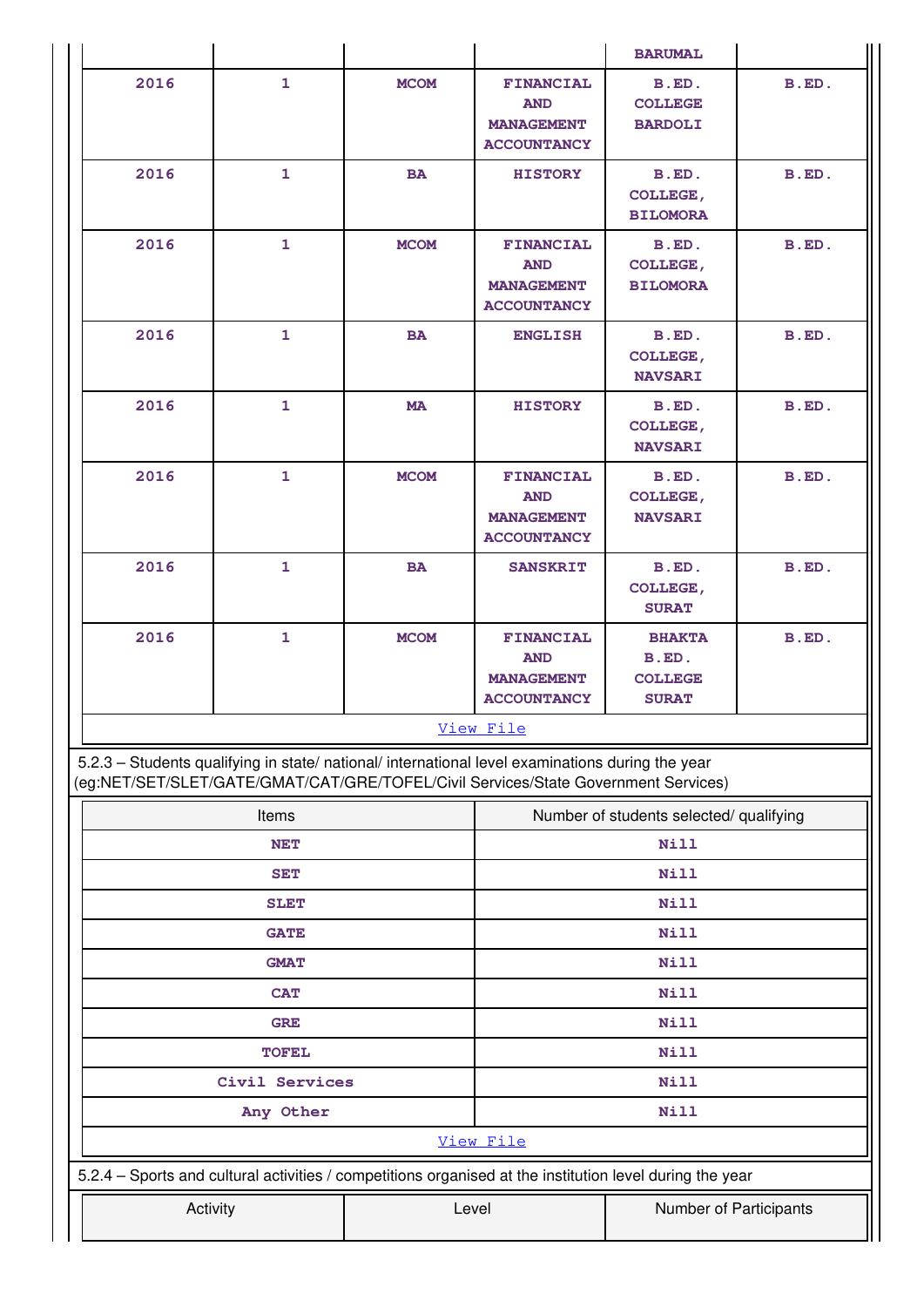| <b>OLD FILM SONG</b><br><b>COMPETITION</b>                                                                                                                                     | <b>INSTITUTIONAL</b>                       | 31 |  |  |  |  |
|--------------------------------------------------------------------------------------------------------------------------------------------------------------------------------|--------------------------------------------|----|--|--|--|--|
| ELOCUTION COMPETITION<br>ON SCLUPTUREOF NATIONAL<br>UNITY AND INTEGRITY:<br><b>SARDAR PATEL</b>                                                                                | <b>INSTITUTIONAL</b>                       | 10 |  |  |  |  |
| <b>ESSAY WRITING</b><br>COMPETITION ON IMPORTANCE<br>OF YOGA IN LIFE                                                                                                           | <b>INSTITUTIONAL</b>                       | 7  |  |  |  |  |
| <b>GUJARATI GEET GAJHAL</b><br><b>COMPETITION</b>                                                                                                                              | <b>INSTITUTIONAL</b>                       | 30 |  |  |  |  |
| ELOCUTION COMPETITION<br>ON HAS THE MENTALITY OF<br>SOCIETY CHANGED TOWARDS<br><b>WOMEN?</b>                                                                                   | <b>INSTITUTIONAL</b>                       | 9  |  |  |  |  |
| <b>200 M RUN</b>                                                                                                                                                               | <b>INSTITUTIONAL</b>                       | 18 |  |  |  |  |
| KABADDI COMPETITION                                                                                                                                                            | <b>INSTITUTIONAL</b>                       | 15 |  |  |  |  |
| <b>ESSAY WRITING</b><br><b>COMPETITION ON ABDUL</b><br>KALAM: AN EXTRA ORDINARY<br><b>PERSONALITY</b>                                                                          | <b>INSTITUTIONAL</b>                       | 14 |  |  |  |  |
| <b>RAKHI MAKING</b><br><b>COMPETITION</b>                                                                                                                                      | <b>INSTITUTIONAL</b>                       | 15 |  |  |  |  |
| <b>SALAD DECORATION</b><br><b>COMPETITION</b>                                                                                                                                  | <b>INSTITUTIONAL</b>                       | 15 |  |  |  |  |
|                                                                                                                                                                                | View File                                  |    |  |  |  |  |
|                                                                                                                                                                                | 5.3 - Student Participation and Activities |    |  |  |  |  |
| 5.3.1 - Number of awards/medals for outstanding performance in sports/cultural activities at national/international<br>level (award for a team event should be counted as one) |                                            |    |  |  |  |  |

| Year | Name of the<br>award/medal | National/<br>Internaional | Number of<br>awards for<br>Sports | Number of<br>awards for<br>Cultural | Student ID<br>number | Name of the<br>student |  |
|------|----------------------------|---------------------------|-----------------------------------|-------------------------------------|----------------------|------------------------|--|
| Nill | <b>NIL</b>                 | <b>Nill</b>               | Nill                              | <b>Nill</b>                         | 00                   | <b>NIL</b>             |  |
|      | View File                  |                           |                                   |                                     |                      |                        |  |

 5.3.2 – Activity of Student Council & representation of students on academic & administrative bodies/committees of the institution (maximum 500 words)

 **As we know that strength of the team is each individual member and the strength of each member is the team. In this way Student Council as a team of any institution plays a significant role in connecting the management, faculty and students of the college. It also provides excellent opportunities to the students to get involved in the inner workings of their institution. It is a formal body of student representatives where the class representative as CR and Ladies Representative as LR are elected from each class. These representatives will then elect the General Secretary (GS) of the college who is one of the elected class representatives. Again various committees are formed where the elected representatives have to contest for their desirable posts. The council consist of General Secretary, Finance Secretary, Debate Secretary, Cultural Secretary, Sports Secretary, Magazine Secretary, Planning Forum Secretary. Apart from the council there are two important committees of N.C.C. and N.S.S. All these committees are headed by the faculties as the chairperson. In a way**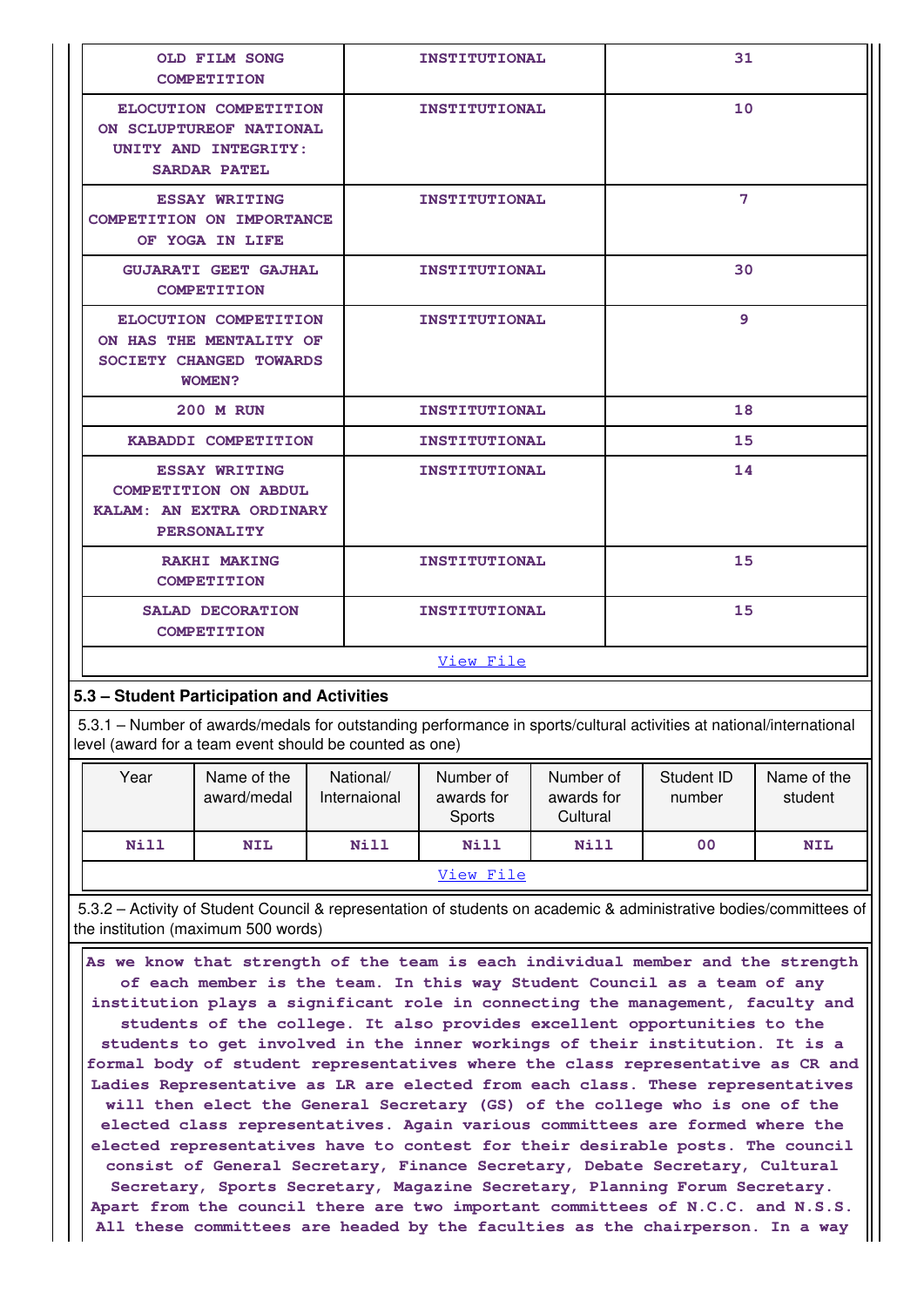### **the faculty and the students together collaborate for the various co-curricular and extra-curricular activities.**

### **5.4 – Alumni Engagement**

5.4.1 – Whether the institution has registered Alumni Association?

 **No**

5.4.2 – No. of enrolled Alumni:

5.4.3 – Alumni contribution during the year (in Rupees) :

**0**

**0**

5.4.4 – Meetings/activities organized by Alumni Association :

**NIL** 

## **CRITERION VI – GOVERNANCE, LEADERSHIP AND MANAGEMENT**

**6.1 – Institutional Vision and Leadership**

 6.1.1 – Mention two practices of decentralization and participative management during the last year (maximum 500 words)

 **VISION To provide quality education by infusing a new spirit among the learners is the prime objective of the college. It is the constant endeavour of the institute to march ahead with its motto ''Excelsior'' and pursue knowledge in a fruitful way. MISSION • Equal opportunity of education • Value based learning • All round development of students to face the challenges of life • Preparing students for placements both during and outside the course work • Focus on department—centered activities • The S. B .Garda College is one of the premier educational institutions of the South Gujarat Region. It was established at a time when there was no educational institute. The institute was established with the prime objective of imparting education to all members of society irrespective of caste, creed or nationality. From the very beginning the objective of its pioneer was to create an educational opportunity to all. The college takes pride to be the first institute in South Gujarat region to offer the widest range of subjects. • The college has always tried to raise the quality of education at all levels along with value-based education to its students. It has always tried to give opportunity to the marginalized class including S.C. S.T. O.B.C. especially girls. Best efforts are made to include them in the main stream-line. By adhering to its mission ' education for all', the institute has tried to remove disparity prevalent in the society thus empowering to the weaker sections of the society. As new governing body appointed in the current year, they are committed to achieve the goal of college and strive hard to provide the best facilities to the students. They always ready to provide all basic necessity for holistic development of the the students.**

 6.1.2 – Does the institution have a Management Information System (MIS)? *Yes* **6.2 – Strategy Development and Deployment** 6.2.1 – Quality improvement strategies adopted by the institution for each of the following (with in 100 words each): Strategy Type **Details Admission of Students Guidance given to Students about**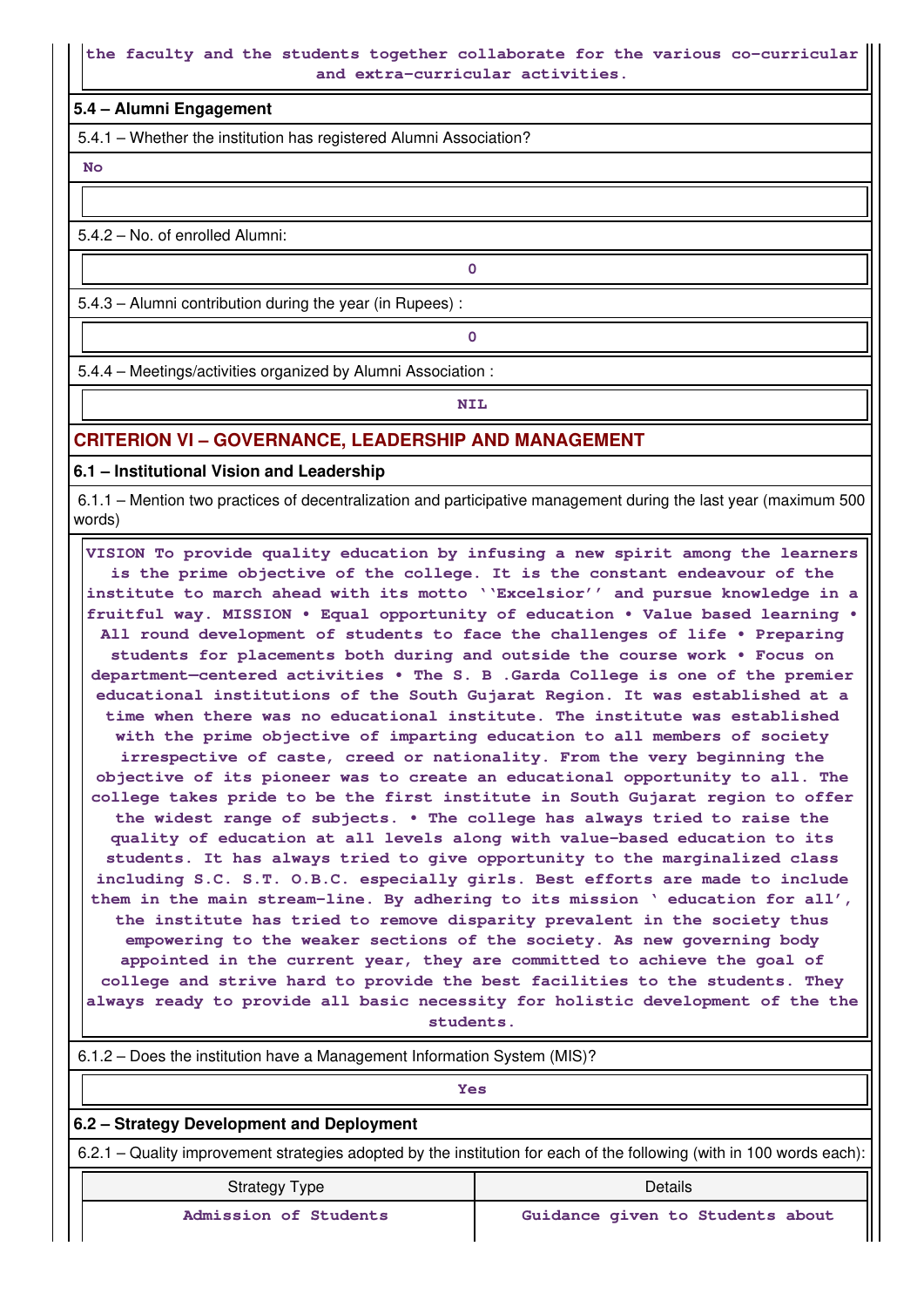|                                                               | Online Admission Process of Commerce<br>course Counselling to Students to<br>choose appropriate choice/combination<br>of subject in Arts at the time of<br>admission. Admission for UG and PG is<br>done by University.                                                                                                                                                                                                                                                                                                        |
|---------------------------------------------------------------|--------------------------------------------------------------------------------------------------------------------------------------------------------------------------------------------------------------------------------------------------------------------------------------------------------------------------------------------------------------------------------------------------------------------------------------------------------------------------------------------------------------------------------|
| Industry Interaction / Collaboration                          | Industry interaction through "Career<br>Guidance Placement Cell" This Cell<br>conducts Training program for<br>Employability, invited Industrialists<br>for lectures and Placement/ Campus<br>interview organized with the help of<br>industrialists                                                                                                                                                                                                                                                                           |
| Human Resource Management                                     | Many students work under Earn while<br>Learn scheme - data entry processing<br>Use of human Resource as per their<br>competency to complete particular task<br>(Academic and Administrative) The<br>Administrative system is fully<br>computerized Teachers are given<br>additional charge for various extra-<br>curricular and co- curricular<br>activities.                                                                                                                                                                  |
| Library, ICT and Physical<br>Infrastructure / Instrumentation | ICT enabled Seminar halls Public<br>Address system is provided in the<br>College building at various places to<br>facilitate emergency announcements to<br>staff and students.                                                                                                                                                                                                                                                                                                                                                 |
| Research and Development                                      | Information on seminars and<br>invitations for paper publication are<br>mailed to all teachers. Leaves are<br>always sanctioned for participation in<br>research oriented activities. Library<br>facilities offered to researchers To<br>encourage teachers for publishing<br>books, journals, papers etc. All types<br>of administrative support for the<br>teacher/researcher.                                                                                                                                               |
| Examination and Evaluation                                    | Mark sheets are displayed on the<br>notice boards. Exam related material is<br>provided to the students. Rechecking<br>facility of answer book is provided by<br>institution. D. For PG programmes:<br>group discussion, term paper, debates,<br>seminar etc. E. University Examination<br>are conducted as per the norms and<br>regulations of VNSGU, Surat F. First<br>class first students as well as those<br>who achieve highest marks in various<br>subjects are felicitated at the annual<br>prize distribution program |
| <b>Teaching and Learning</b>                                  | Seminars by students using ICT<br>Lectures and seminars helpful to<br>students in facing an interview To<br>undertake assignments of students to<br>continuously check their evaluation D.                                                                                                                                                                                                                                                                                                                                     |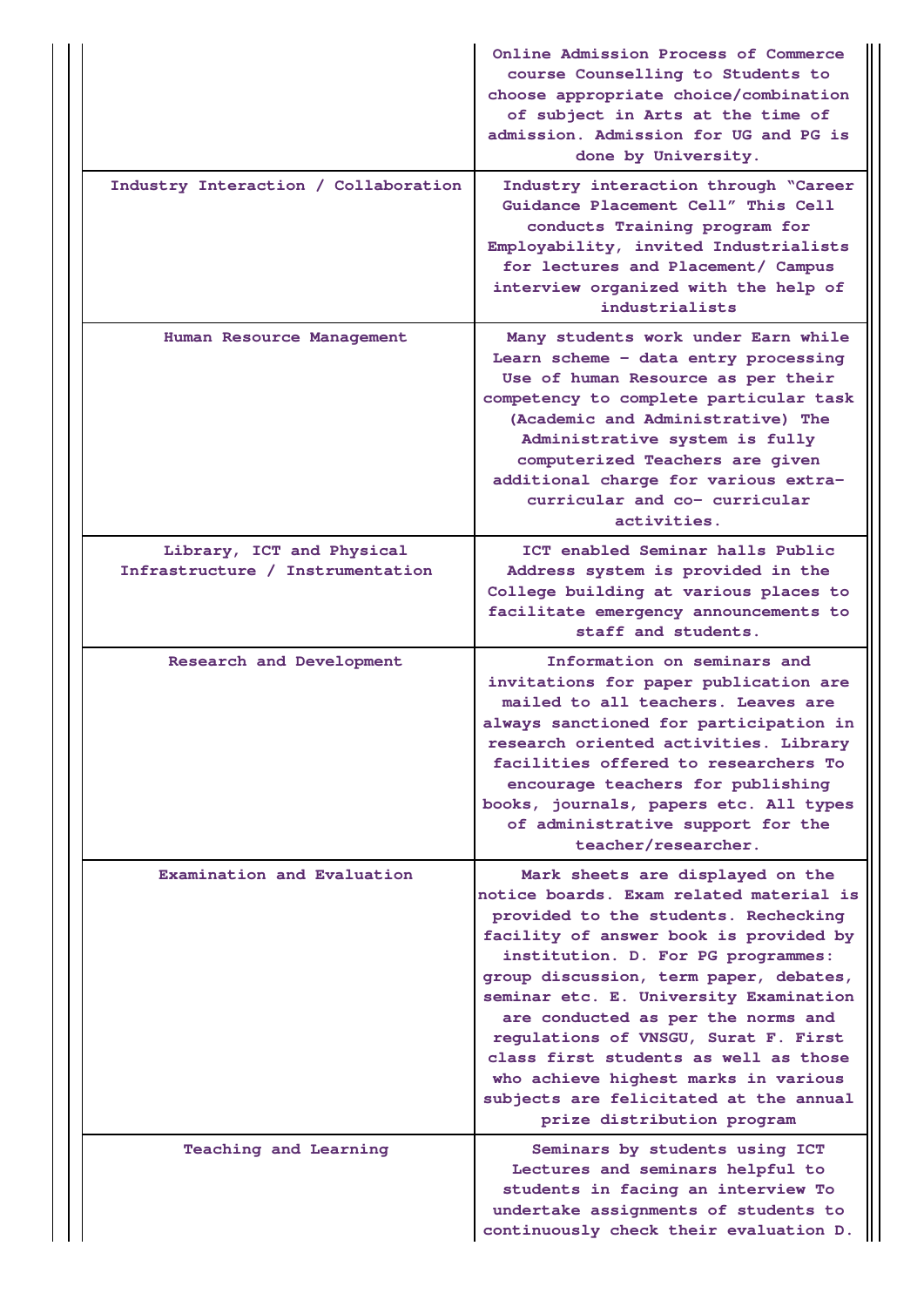|                        | To undertake an educational tour once a<br>year                                                                                                                                                                                                                          |
|------------------------|--------------------------------------------------------------------------------------------------------------------------------------------------------------------------------------------------------------------------------------------------------------------------|
| Curriculum Development | Suggestions and complaints are<br>collected from teachers and they are<br>represented in the meetings of the<br>Board of Studies. Students are invited<br>to present their views on the<br>usefulness of the curriculum. Students<br>feedback must be taken and analyzed |

6.2.2 – Implementation of e-governance in areas of operations:

| E-governace area              | Details                                                                                                                                             |
|-------------------------------|-----------------------------------------------------------------------------------------------------------------------------------------------------|
| Administration                | Institutional administrative office<br>is fully atomized and all the process<br>is done in office management software                               |
| Finance and Accounts          | All financial accounts are maintained<br>in Tally ERP 9 software.                                                                                   |
| Student Admission and Support | Admission of students is online. The<br>admission is done as per the rules and<br>norms of the university. It is strictly<br>on the bases of merit. |

## **6.3 – Faculty Empowerment Strategies**

 6.3.1 – Teachers provided with financial support to attend conferences / workshops and towards membership fee of professional bodies during the year

| Year      | Name of Teacher | Name of conference/<br>workshop attended<br>for which financial<br>support provided | Name of the<br>professional body for<br>which membership<br>fee is provided | Amount of support |  |  |
|-----------|-----------------|-------------------------------------------------------------------------------------|-----------------------------------------------------------------------------|-------------------|--|--|
| 2015      | <b>Nill</b>     | <b>NIL</b>                                                                          | <b>NIL</b>                                                                  | <b>Nill</b>       |  |  |
| View File |                 |                                                                                     |                                                                             |                   |  |  |

 6.3.2 – Number of professional development / administrative training programmes organized by the College for teaching and non teaching staff during the year

| Year | Title of the<br>professional<br>development<br>programme<br>organised for<br>teaching staff | Title of the<br>administrative<br>training<br>programme<br>organised for<br>non-teaching<br>staff | From date | To Date     | Number of<br>participants<br>(Teaching<br>staff) | Number of<br>participants<br>(non-teaching<br>staff) |  |
|------|---------------------------------------------------------------------------------------------|---------------------------------------------------------------------------------------------------|-----------|-------------|--------------------------------------------------|------------------------------------------------------|--|
| 2015 | <b>NIL</b>                                                                                  | <b>NIL</b>                                                                                        | Nill      | <b>Nill</b> | <b>Nill</b>                                      | Nill                                                 |  |
|      | View File                                                                                   |                                                                                                   |           |             |                                                  |                                                      |  |

 6.3.3 – No. of teachers attending professional development programmes, viz., Orientation Programme, Refresher Course, Short Term Course, Faculty Development Programmes during the year

| Title of the<br>professional<br>development<br>programme | Number of teachers<br>who attended | From Date  | To date    | Duration |
|----------------------------------------------------------|------------------------------------|------------|------------|----------|
| <b>ONE WEEK</b><br><b>FACULTY</b><br><b>DEVELOPMENT</b>  | 2                                  | 30/11/2015 | 05/12/2015 | 07       |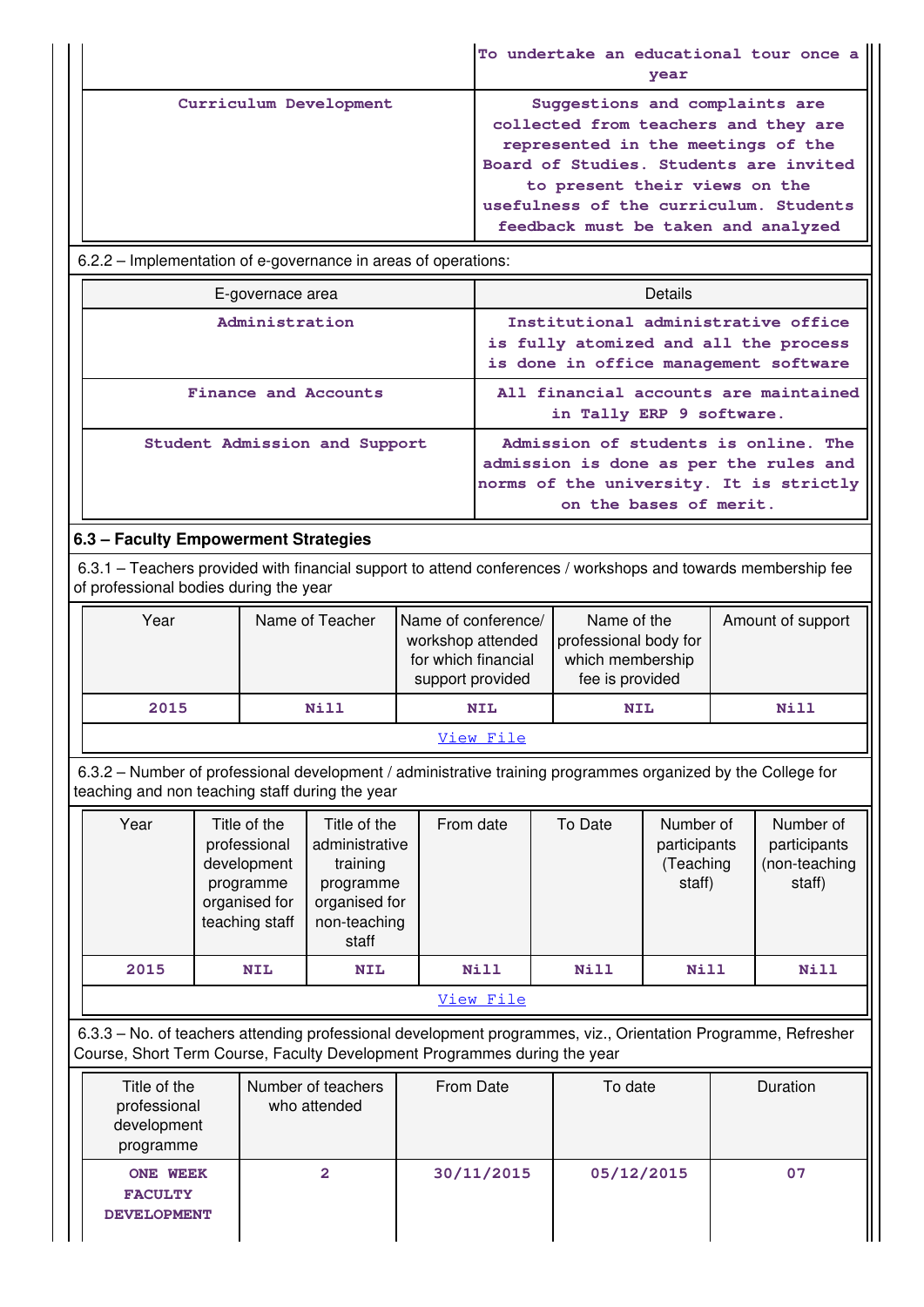6.3.5 – Welfare schemes for

| Teaching |                                                                              | Non-teaching            | <b>Students</b>                                                           |
|----------|------------------------------------------------------------------------------|-------------------------|---------------------------------------------------------------------------|
|          | LEAVE FOR ATTENDING<br>SEMINARS CONFERENCES, CO-<br><b>OPERATIVE SOCIETY</b> | <b>ALLOWANCE, BONUS</b> | <b>BOOK LIBRARY,</b><br>SCHOLARSHIP, FINANCIAL<br>HELP TO NEEDY STUDENTS. |

### **6.4 – Financial Management and Resource Mobilization**

6.4.1 – Institution conducts internal and external financial audits regularly (with in 100 words each)

 **The accounts are maintained in Tally software and entries of accounts are monitored by authorities. There is a mechanism of checking, rechecking and crosschecking of accounts by the authorities. Besides, an arrangement is made by the management for internal audit once a year by a practicing Chartered Accountant. Majority of purchases are done after inviting quotations from prospective suppliers. The grant of SAPTADHARA and UDISHA cell, received from state government is audited and the reports are regularly sent to the concerned department.**

 6.4.2 – Funds / Grants received from management, non-government bodies, individuals, philanthropies during the year(not covered in Criterion III)

| Name of the non government<br>funding agencies /individuals          | Funds/ Grnats received in Rs. | Purpose                 |  |  |
|----------------------------------------------------------------------|-------------------------------|-------------------------|--|--|
| PROF.DR. R.S.<br>GAUTAM, PROF. M. A. DESAI,<br>PROF. DR. A.C. SHARMA | 42400                         | <b>STUDENTS WELFARE</b> |  |  |
| View File                                                            |                               |                         |  |  |

6.4.3 – Total corpus fund generated

**42400**

### **6.5 – Internal Quality Assurance System**

6.5.1 – Whether Academic and Administrative Audit (AAA) has been done?

| <b>Audit Type</b>                                                                     | External                                            |                                       | Internal   |                                               |  |  |
|---------------------------------------------------------------------------------------|-----------------------------------------------------|---------------------------------------|------------|-----------------------------------------------|--|--|
|                                                                                       | Yes/No                                              | Agency                                | Yes/No     | Authority                                     |  |  |
| Academic                                                                              | <b>No</b>                                           | Nill                                  | <b>Yes</b> | IOAC/ IN<br><b>CHARGE</b><br><b>PRINCIPAL</b> |  |  |
| Administrative                                                                        | <b>Yes</b>                                          | <b>AMIT RANA</b><br><b>ASSOCIATES</b> | <b>Yes</b> | IOAC/ IN<br><b>CHARGE</b><br>PRINCIPAL        |  |  |
| 6.5.2 – Activities and support from the Parent – Teacher Association (at least three) |                                                     |                                       |            |                                               |  |  |
| CO.                                                                                   | ORDINATION WITH PARENTS REGARDING THEIR DISCIPLINE. |                                       |            |                                               |  |  |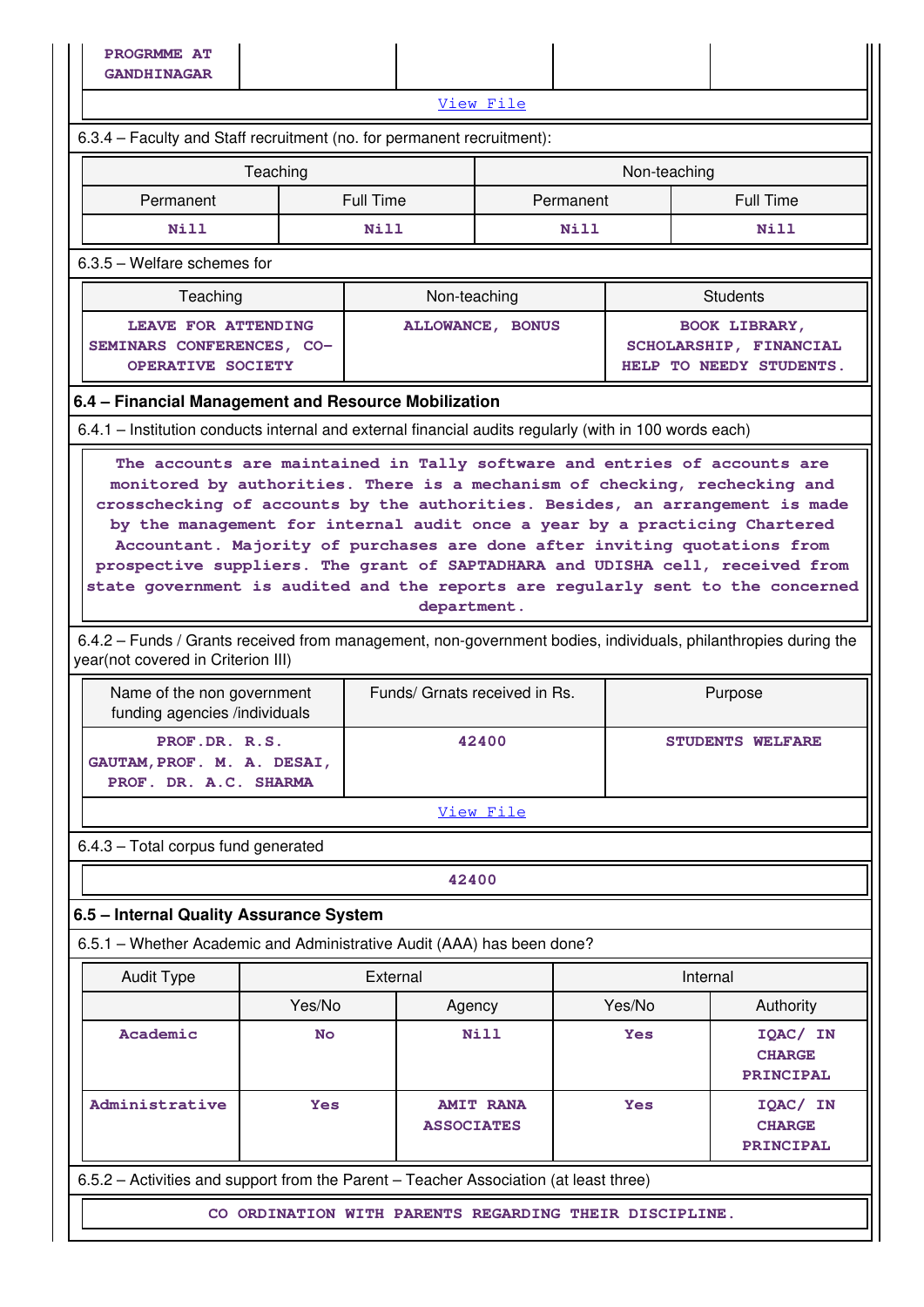|      | 6.5.3 – Development programmes for support staff (at least three)                                                                                                                                                                        |                            |                      |                    |                           |
|------|------------------------------------------------------------------------------------------------------------------------------------------------------------------------------------------------------------------------------------------|----------------------------|----------------------|--------------------|---------------------------|
|      | TO PROVIDE LOAN TO GIVE DIWALI BONUS/GIFTS TO GIVE INCREMENT AS PER NORMS                                                                                                                                                                |                            |                      |                    |                           |
|      | 6.5.4 – Post Accreditation initiative(s) (mention at least three)                                                                                                                                                                        |                            |                      |                    |                           |
|      | FEED BACK MECHANISM FOR IMPROVING THE TEACHING -LEARNING PROCESS. FOCUSED ON<br>STUDENTS CENTRIC ACTIVITIES LIKE NSS, NCC, SAPTDHARA, SCOPE, SPORTS ETC.<br>ARRANGED SEMINARS BASED ON CAREER GUIDANCE, SELF DEFENCE, COMMUNITY SERVICES | ETC.                       |                      |                    |                           |
|      | 6.5.5 - Internal Quality Assurance System Details                                                                                                                                                                                        |                            |                      |                    |                           |
|      | a) Submission of Data for AISHE portal                                                                                                                                                                                                   |                            |                      | Yes                |                           |
|      | b) Participation in NIRF                                                                                                                                                                                                                 |                            |                      | <b>No</b>          |                           |
|      | c)ISO certification                                                                                                                                                                                                                      |                            |                      | <b>No</b>          |                           |
|      | d)NBA or any other quality audit                                                                                                                                                                                                         |                            |                      | <b>No</b>          |                           |
|      | 6.5.6 - Number of Quality Initiatives undertaken during the year                                                                                                                                                                         |                            |                      |                    |                           |
| Year | Name of quality<br>initiative by IQAC                                                                                                                                                                                                    | Date of<br>conducting IQAC | <b>Duration From</b> | <b>Duration To</b> | Number of<br>participants |
| 2015 | <b>ART OF</b><br><b>SELF DEFENCE</b>                                                                                                                                                                                                     | 05/08/2015                 | 05/08/2015           | 05/08/2015         | 242                       |
| 2015 | <b>CAREER</b><br><b>SEMINAR ON</b><br>HOW TO CRACK<br><b>UPSC GPSC</b><br><b>EXAMINATION?</b>                                                                                                                                            | 10/09/2015                 | 10/09/2015           | 10/09/2015         | 190                       |
| 2015 | <b>CELEBRATION</b><br>OF<br><b>INDEPENDANCE</b><br><b>DAY</b>                                                                                                                                                                            | 15/08/2015                 | 15/08/2015           | 15/08/2015         | 176                       |
| 2015 | <b>BLOOD</b><br><b>DONATION</b><br><b>CAMP</b>                                                                                                                                                                                           | 03/09/2015                 | 03/09/2015           | 03/09/2015         | 88                        |
| 2015 | OATH ON<br><b>NON VIOLENCE</b><br><b>AND PEACE</b>                                                                                                                                                                                       | 07/10/2015                 | 07/10/2015           | 07/10/2015         | 65                        |
| 2015 | <b>44 TH NSS</b><br><b>CAMP AT</b><br><b>GHANDHIDHAM</b><br><b>KACHHOLI</b>                                                                                                                                                              | 17/10/2015                 | 17/10/2015           | 23/10/2015         | 53                        |
| 2015 | <b>CELEBRATION</b><br>OF SARDAR<br><b>PATEL</b><br><b>BIRTHDAY</b>                                                                                                                                                                       | 31/10/2015                 | 31/10/2015           | 31/10/2015         | 90                        |
| 2016 | <b>FIRST AID</b><br><b>TRAINING</b><br><b>PROGRAMM</b>                                                                                                                                                                                   | 26/02/2016                 | 26/02/2016           | 26/02/2016         | 149                       |
| 2015 | <b>VOTERS</b><br><b>AWARENESS</b><br><b>PROGRAMM</b>                                                                                                                                                                                     | 31/12/2015                 | 31/12/2015           | 31/12/2015         | 80                        |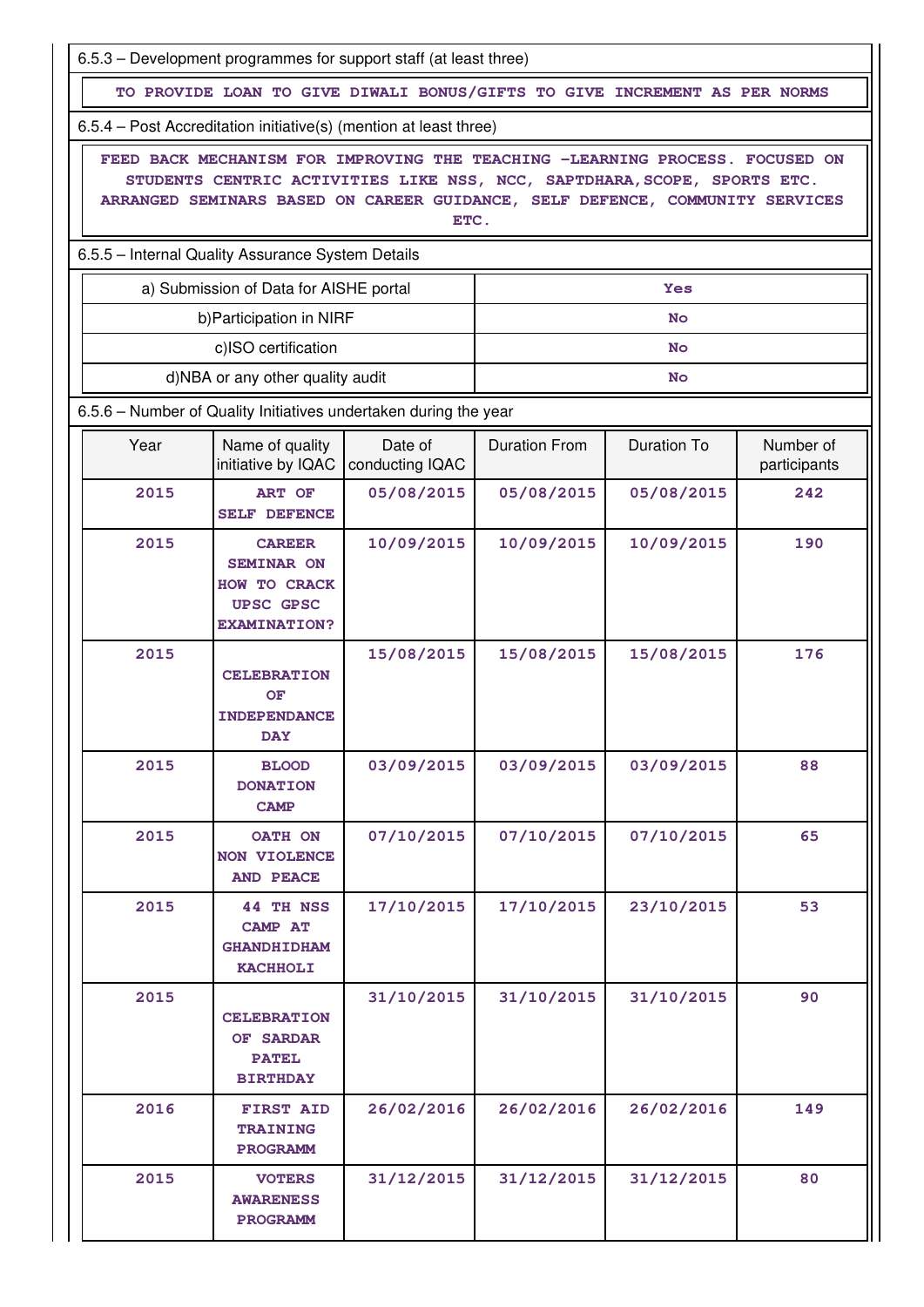| 2016 | <b>THELESEMIA</b>   | 12/01/2016 | 12/01/2016 | 12/01/2016 | 800 |
|------|---------------------|------------|------------|------------|-----|
|      | <b>CHECKUP CAMP</b> |            |            |            |     |

[View File](https://assessmentonline.naac.gov.in/public/Postacc/Quality_Initiatives_B/8989_Quality_Initiatives_B_1617093368.xlsx)

### **CRITERION VII – INSTITUTIONAL VALUES AND BEST PRACTICES**

### **7.1 – Institutional Values and Social Responsibilities**

 7.1.1 – Gender Equity (Number of gender equity promotion programmes organized by the institution during the year)

| Title of the<br>programme                                                        | Period from | Period To  | <b>Number of Participants</b> |      |
|----------------------------------------------------------------------------------|-------------|------------|-------------------------------|------|
|                                                                                  |             |            | Female                        | Male |
| <b>HAS THE</b><br>MENTALITY OF<br><b>SOCIETY CHANGED</b><br><b>TOWARDS WOMEN</b> | 09/09/2015  | 09/09/2015 | 4                             | 5    |
| <b>SEMINAR ON</b><br><b>DEFENCE</b><br>ART OF                                    | 05/08/2015  | 05/08/2015 | 159                           | 76   |
| <b>ABHAYAM WOMEN</b><br><b>SPORT CENTRE</b>                                      | 01/08/2015  | 01/08/2015 | 23                            | 20   |
| <b>WOMEN</b><br><b>EMPOWERMENT</b>                                               | 12/08/2015  | 12/08/2015 | 75                            | Nill |

### 7.1.2 – Environmental Consciousness and Sustainability/Alternate Energy initiatives such as:

Percentage of power requirement of the University met by the renewable energy sources

#### **05**

### 7.1.3 – Differently abled (Divyangjan) friendliness

| Item facilities               | Yes/No     | Number of beneficiaries |  |  |
|-------------------------------|------------|-------------------------|--|--|
| Physical facilities           | <b>Yes</b> |                         |  |  |
| Ramp/Rails                    | <b>Yes</b> |                         |  |  |
| <b>Rest Rooms</b>             | <b>Yes</b> |                         |  |  |
| Scribes for examination       | <b>Yes</b> |                         |  |  |
| Any other similar<br>facility | <b>Yes</b> |                         |  |  |

### 7.1.4 – Inclusion and Situatedness

| Year | Number of<br>initiatives to<br>address<br>locational<br>advantages<br>and disadva<br>ntages | Number of<br>initiatives<br>taken to<br>engage with<br>and<br>contribute to<br>local<br>community | Date           | Duration     | Name of<br>initiative                            | <b>Issues</b><br>addressed         | Number of<br>participating<br>students<br>and staff |
|------|---------------------------------------------------------------------------------------------|---------------------------------------------------------------------------------------------------|----------------|--------------|--------------------------------------------------|------------------------------------|-----------------------------------------------------|
| 2015 | 1                                                                                           | 1                                                                                                 | 03/09/2<br>015 | $\mathbf{1}$ | <b>BLOOD</b><br><b>DONATION</b><br><b>CAMP</b>   | <b>BLOOD</b><br><b>DONATION</b>    | 88                                                  |
| 2015 | 1                                                                                           | 1                                                                                                 | 17/10/2<br>015 | 7            | <b>44 TH</b><br><b>ANNUAL</b><br><b>NSS CAMP</b> | <b>COMMUNITY</b><br><b>SERVICE</b> | 53                                                  |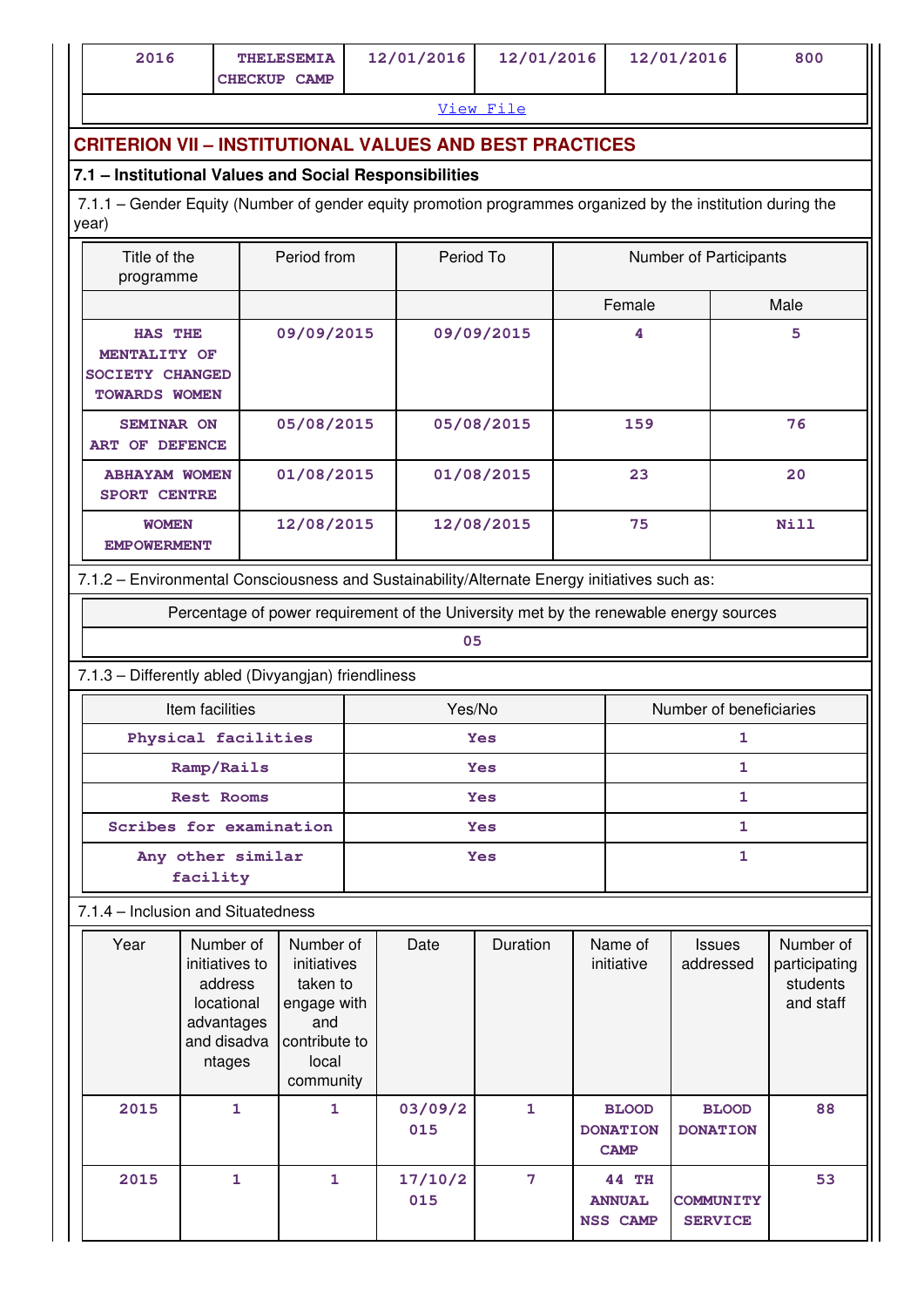|  | 2016                                                                                                                                                                     | $\mathbf{1}$ | $\mathbf{1}$ |                      | 26/02/2<br>016      | $\mathbf{1}$ | <b>FIRST</b><br><b>AID</b><br><b>TRAINING</b><br><b>PROGRAMM</b><br><b>VOTERS</b><br><b>AWARENESS</b><br><b>PROGRAMM</b><br><b>THELESE</b><br><b>MIA</b><br><b>CHECKUP</b><br><b>CAMP</b><br><b>CELEBRA</b><br>TION OF<br><b>WOMEN EMP</b><br><b>OWERMENT</b><br><b>WEEK</b> |                                            | <b>FIRST</b><br><b>AID</b><br><b>TRAINING</b>                  | 149                    |  |
|--|--------------------------------------------------------------------------------------------------------------------------------------------------------------------------|--------------|--------------|----------------------|---------------------|--------------|------------------------------------------------------------------------------------------------------------------------------------------------------------------------------------------------------------------------------------------------------------------------------|--------------------------------------------|----------------------------------------------------------------|------------------------|--|
|  | 2015                                                                                                                                                                     | 1            | $\mathbf{1}$ |                      | 31/12/2<br>015      | 1            |                                                                                                                                                                                                                                                                              |                                            | <b>VOTERS</b><br><b>AWARENESS</b><br>BY SMT<br><b>SONALBEN</b> | 80                     |  |
|  | 2016                                                                                                                                                                     | 1            | $\mathbf{1}$ |                      | 12/01/2<br>016      | $\mathbf{1}$ |                                                                                                                                                                                                                                                                              |                                            | <b>THELESE</b><br><b>MIA CHECK</b><br>UP                       | 800                    |  |
|  | 2015                                                                                                                                                                     | 1            | $\mathbf{1}$ |                      | 05/08/2<br>015      | $\mathbf{1}$ |                                                                                                                                                                                                                                                                              |                                            | <b>WOMEN E</b><br><b>MPOWERMEN</b><br>т                        | 115                    |  |
|  | 2015                                                                                                                                                                     | $\mathbf{1}$ | $\mathbf{1}$ |                      | 30/12/2<br>015      | $\mathbf{1}$ | <b>CELEBRA</b><br>TION OF<br><b>NATIONAL</b><br><b>CUSTOMER</b><br><b>DAY</b>                                                                                                                                                                                                |                                            | <b>CUSTOMER</b><br><b>SAFETY</b>                               | 15                     |  |
|  | 2015                                                                                                                                                                     | $\mathbf{1}$ | $\mathbf{1}$ |                      | 12/08/2<br>015      | $\mathbf{1}$ | <b>ONE DAY</b><br><b>LEGAL</b><br><b>SEMINAR</b><br>BY DSP<br><b>OFFICE</b><br><b>AND</b><br><b>DISTRICT</b><br><b>COLLECTOR</b><br><b>E NAVSARI</b>                                                                                                                         |                                            | <b>LEGAL</b><br><b>SERVICE</b>                                 | 75                     |  |
|  |                                                                                                                                                                          |              |              |                      |                     | View File    |                                                                                                                                                                                                                                                                              |                                            |                                                                |                        |  |
|  | 7.1.5 - Human Values and Professional Ethics Code of conduct (handbooks) for various stakeholders                                                                        |              |              |                      |                     |              |                                                                                                                                                                                                                                                                              |                                            |                                                                |                        |  |
|  | <b>Title</b>                                                                                                                                                             |              |              |                      | Date of publication |              |                                                                                                                                                                                                                                                                              |                                            | Follow up(max 100 words)                                       |                        |  |
|  | CODE OF CONDUCT                                                                                                                                                          |              |              |                      | 31/07/2015          |              |                                                                                                                                                                                                                                                                              | CODE OF CONDUCT FOR<br>STUDENTS AND STAFF. |                                                                |                        |  |
|  | 7.1.6 - Activities conducted for promotion of universal Values and Ethics                                                                                                |              |              |                      |                     |              |                                                                                                                                                                                                                                                                              |                                            |                                                                |                        |  |
|  | Activity                                                                                                                                                                 |              |              | <b>Duration From</b> |                     |              | <b>Duration To</b>                                                                                                                                                                                                                                                           |                                            |                                                                | Number of participants |  |
|  | <b>ESSAY WRITING</b><br><b>COMPETITION ON</b><br><b>ABDUL KALAM: AN</b><br><b>EXTRA ORDINARY</b><br><b>PERSONALITY</b>                                                   |              |              | 28/08/2015           |                     | 28/08/2015   |                                                                                                                                                                                                                                                                              | 14                                         |                                                                |                        |  |
|  | <b>ESSAY WRITING</b><br><b>COMPETITION ON</b><br>IMPORTANCE OF YOGA<br>IN LIFE<br><b>ELOCUTION</b><br><b>COMPETITION ON THE</b><br><b>SCLUPTORE OF</b><br>NATIONAL UNITY |              | 14/09/2015   |                      | 14/09/2015          |              | 7                                                                                                                                                                                                                                                                            |                                            |                                                                |                        |  |
|  |                                                                                                                                                                          |              |              | 28/12/2015           |                     | 28/12/2015   |                                                                                                                                                                                                                                                                              | 10                                         |                                                                |                        |  |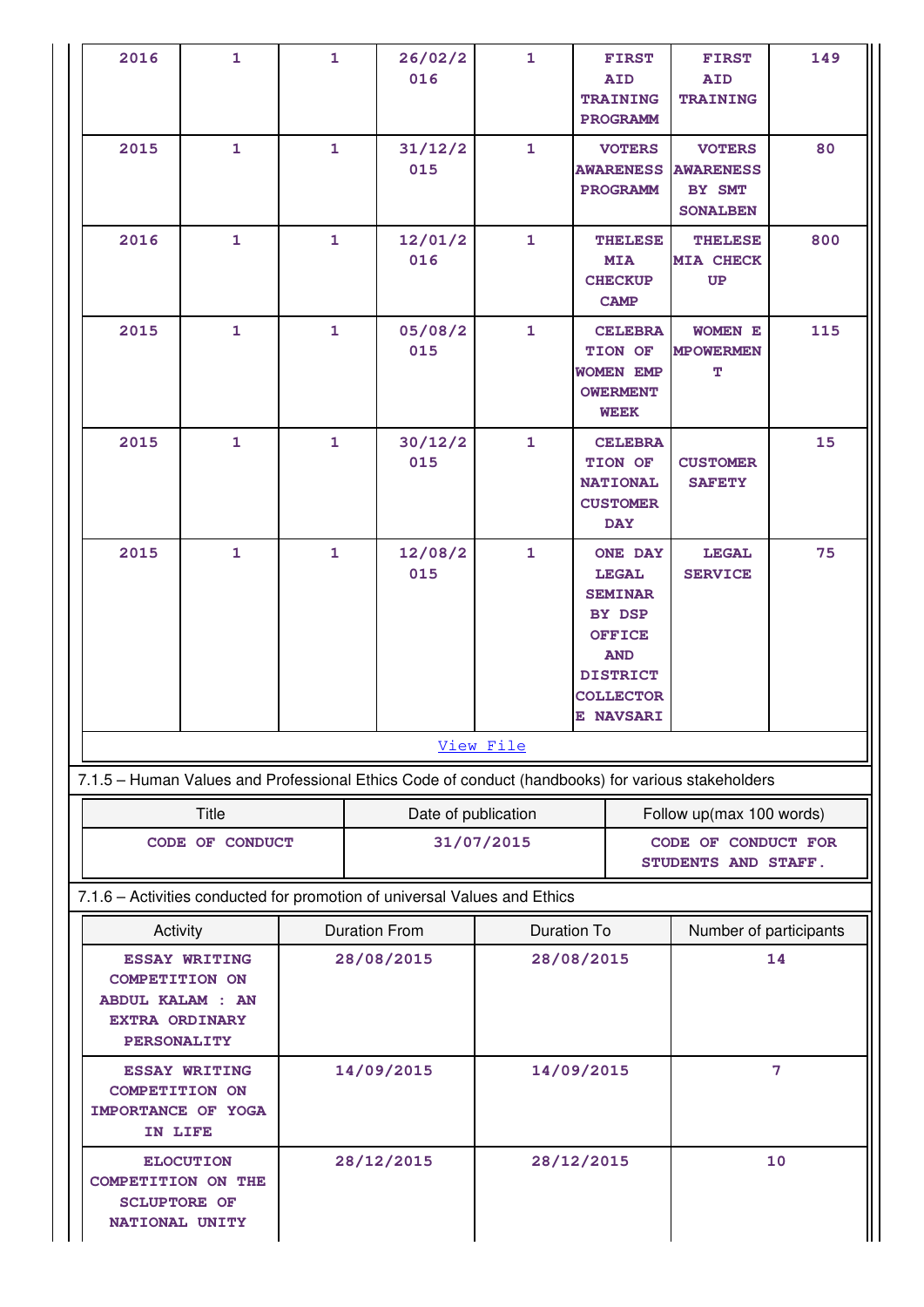| <b>INTEGRITY: SARDAR</b><br><b>PATEL</b>                                         |            |            |    |  |  |  |
|----------------------------------------------------------------------------------|------------|------------|----|--|--|--|
| <b>ELOCUTION</b><br><b>COMPETITION ON</b><br>PATRIOTISM NATIONAL<br><b>UNITY</b> | 21/01/2016 | 21/01/2016 | 20 |  |  |  |
| OATH ON NON<br><b>VIOLANCE AND PEACE</b>                                         | 07/10/2015 | 07/10/2015 | 65 |  |  |  |
| <b>CELEBRATION OF</b><br>NATIONAL CUSTOMER<br><b>DAY</b>                         | 30/12/2015 | 30/12/2015 | 15 |  |  |  |
| View File                                                                        |            |            |    |  |  |  |

7.1.7 – Initiatives taken by the institution to make the campus eco-friendly (at least five)

 **Arranging rallies for the awareness of environmental issues Arranging competitions such as drawing, slogan-writing, essay-writing, debate etc. on environment issues. Tree-plantation on and around the college campus To declare campus as 'No Smoking' and 'Plastic Free' zone. Minimizing the use of paper and support the green movement.**

### **7.2 – Best Practices**

7.2.1 – Describe at least two institutional best practices

 **• The college is aware of its responsibility towards society and has catered its various needs from time to time. • Blood donation is a major concern to the society as donated blood serves as lifesaving force for individuals who need it. • The healthy, enthusiastic and active students are motivated to donate blood voluntarily to meet the blood requirements. • Every year the college organizes blood donation camp in collaboration with Red Cross society Navsari to cater to the need of the society Since its inception, the college is committed to the needs of the community. And community services so as the students, faculty and community can forge linkage and community can be benefitted. • The college organizes Eye-check-up/mega medical Check-up camps in villages every year in annual NSS camps. • By this practice the institute attempts to help the village community to take advantage of the best medical facilities free of cost. By this practice college play a dynamic role in helping village community. • College contacts expert doctors and invite their team with all required medical equipment. • Local villagers are benefitted by this practice. Some poor patients are given free spectacles.**

 Upload details of two best practices successfully implemented by the institution as per NAAC format in your institution website, provide the link

[http://sbgardacollege.org/wp-content/uploads/2021/03/Best-Practices-2015-16.pdf](http://sbgardacollege.org/wp-content/uploads/2021/03/Best-Practices-2015-16.pdfhttp://sbgardacollege.org/wp-content/uploads/2021/03/DISTINCTIVENESS-2015-16.pdf) [http://sbgardacollege.org/wp](http://sbgardacollege.org/wp-content/uploads/2021/03/Best-Practices-2015-16.pdfhttp://sbgardacollege.org/wp-content/uploads/2021/03/DISTINCTIVENESS-2015-16.pdf)[content/uploads/2021/03/DISTINCTIVENESS-2015-16.pdf](http://sbgardacollege.org/wp-content/uploads/2021/03/Best-Practices-2015-16.pdfhttp://sbgardacollege.org/wp-content/uploads/2021/03/DISTINCTIVENESS-2015-16.pdf)

### **7.3 – Institutional Distinctiveness**

 7.3.1 – Provide the details of the performance of the institution in one area distinctive to its vision, priority and thrust in not more than 500 words

 **Holistic Development of Students: MY STUDENTS "Words written large in my heart. For them I have chosen the motto EXCELSIOR. May they in the company of their professors strive Higher and Higher." (A. K. Trivedi March 1946 The Gardian) ? The institute S. B. Garda College was established in 1945 with a prime objective of imparting education to all sections of the society irrespective of caste, creed or class. Since its inception the institute is committed to ensure**